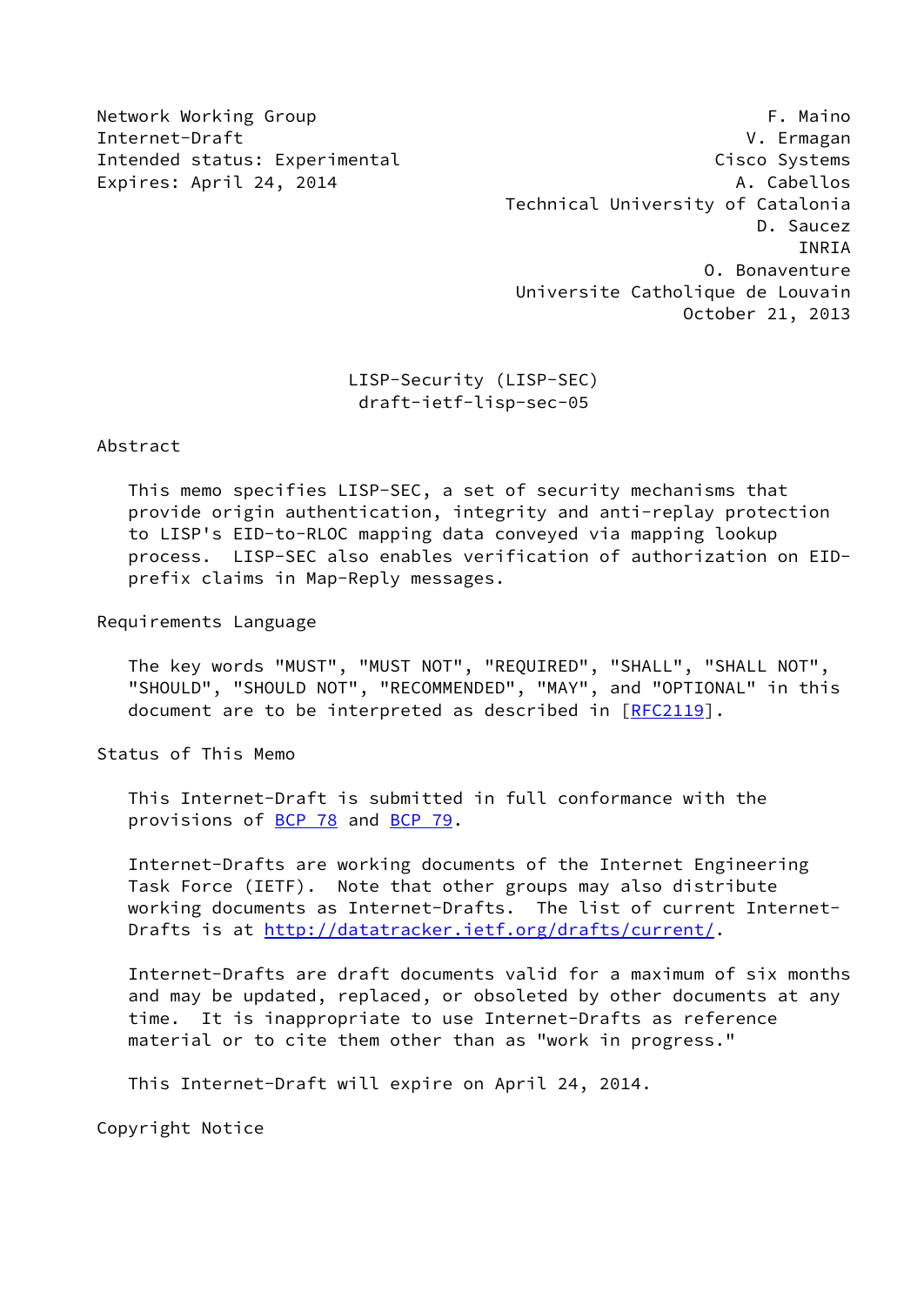Internet-Draft LISP-SEC October 2013

 Copyright (c) 2013 IETF Trust and the persons identified as the document authors. All rights reserved.

This document is subject to **[BCP 78](https://datatracker.ietf.org/doc/pdf/bcp78)** and the IETF Trust's Legal Provisions Relating to IETF Documents [\(http://trustee.ietf.org/license-info](http://trustee.ietf.org/license-info)) in effect on the date of publication of this document. Please review these documents carefully, as they describe your rights and restrictions with respect to this document. Code Components extracted from this document must include Simplified BSD License text as described in Section 4.e of the Trust Legal Provisions and are provided without warranty as described in the Simplified BSD License.

### Table of Contents

| 1.                                                                 |  | $\overline{3}$ |
|--------------------------------------------------------------------|--|----------------|
| 2.                                                                 |  |                |
| 3.                                                                 |  | $rac{3}{4}$    |
| $\overline{4}$ .                                                   |  |                |
| LISP-SEC Control Messages Details<br>$\overline{5}$ .              |  | $\frac{4}{7}$  |
| Encapsulated Control Message LISP-SEC Extensions<br>5.1.           |  |                |
| Map-Reply LISP-SEC Extensions<br>5.2.                              |  | $\overline{9}$ |
| Map-Register LISP-SEC Extentions<br>5.3.                           |  | 10             |
|                                                                    |  | 11             |
| $5.4.1$ . Map-Reply Record Validation                              |  | 12             |
| 5.4.2. PITR Processing 13                                          |  |                |
| Encrypting and Decrypting an OTK $\dots \dots \dots \dots$<br>5.5. |  | 13             |
| Map-Resolver Processing<br>5.6.                                    |  | 14             |
| 5.7.                                                               |  | 14             |
| Map-Server Processing in Proxy mode<br>5.7.1.                      |  | 15             |
|                                                                    |  |                |
|                                                                    |  | 16             |
| Mapping System Security 16<br>6.1.                                 |  |                |
| 6.2. Random Number Generation                                      |  | 16             |
| Map-Server and ETR Colocation $\frac{17}{2}$<br>6.3.               |  |                |
|                                                                    |  |                |
| 7.1.                                                               |  | 17             |
| Key Wrap Functions 17<br>7.2.                                      |  |                |
| Key Derivation Functions<br>7.3.                                   |  | 18             |
| 8.                                                                 |  | 18             |
| 9.                                                                 |  | 18             |
|                                                                    |  | 19             |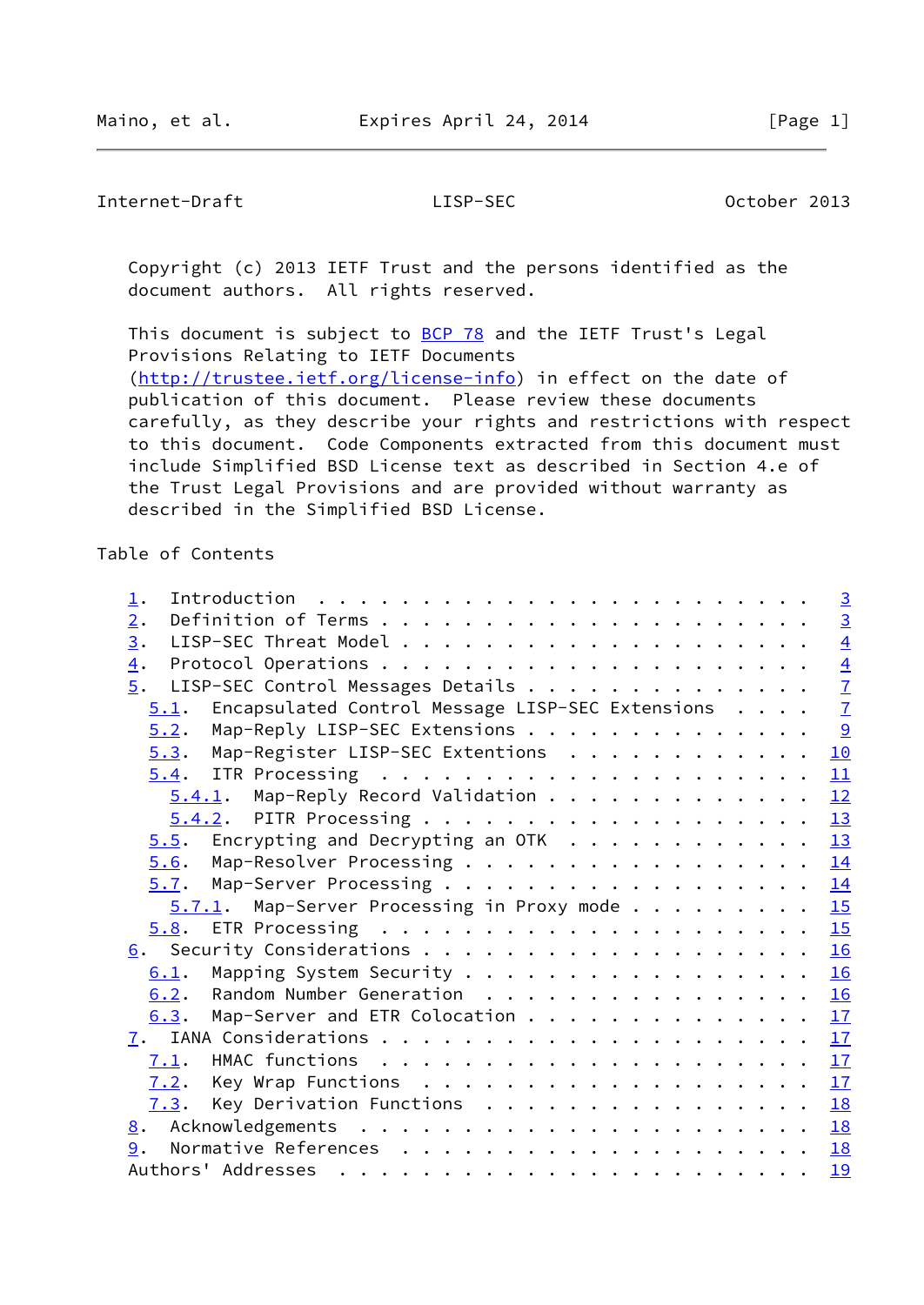Maino, et al. **Expires April 24, 2014** [Page 2]

<span id="page-2-1"></span>Internet-Draft LISP-SEC October 2013

### <span id="page-2-0"></span>[1](#page-2-0). Introduction

The Locator/ID Separation Protocol [[RFC6830\]](https://datatracker.ietf.org/doc/pdf/rfc6830) defines a set of functions for routers to exchange information used to map from non routable Endpoint Identifiers (EIDs) to routable Routing Locators (RLOCs). If these EID-to-RLOC mappings, carried through Map-Reply messages, are transmitted without integrity protection, an adversary can manipulate them and hijack the communication, impersonate the requested EID or mount Denial of Service or Distributed Denial of Service attacks. Also, if the Map-Reply message is transported unauthenticated, an adversarial LISP entity can overclaim an EID prefix and maliciously redirect traffic directed to a large number of hosts. A detailed description of "overclaiming" attack is provided in [[I-D.ietf-lisp-threats\]](#page-19-4).

 This memo specifies LISP-SEC, a set of security mechanisms that provide origin authentication, integrity and anti-replay protection to LISP's EID-to-RLOC mapping data conveyed via mapping lookup process. LISP-SEC also enables verification of authorization on EID prefix claims in Map-Reply messages, ensuring that the sender of a Map-Reply that provides the location for a given EID-prefix is entitled to do so according to the EID prefix registered in the associated Map Server. Map-Register security, including the right for a LISP entity to register an EID-prefix or to claim presence at an RLOC, is out of the scope of LISP-SEC. Additional security considerations are described in [Section 6](#page-17-0).

<span id="page-2-2"></span>[2](#page-2-2). Definition of Terms

 One-Time Key (OTK): An ephemeral randomly generated key that must be used for a single Map-Request/Map-Reply exchange.

ITR-OTK: The One-Time Key generated at the ITR.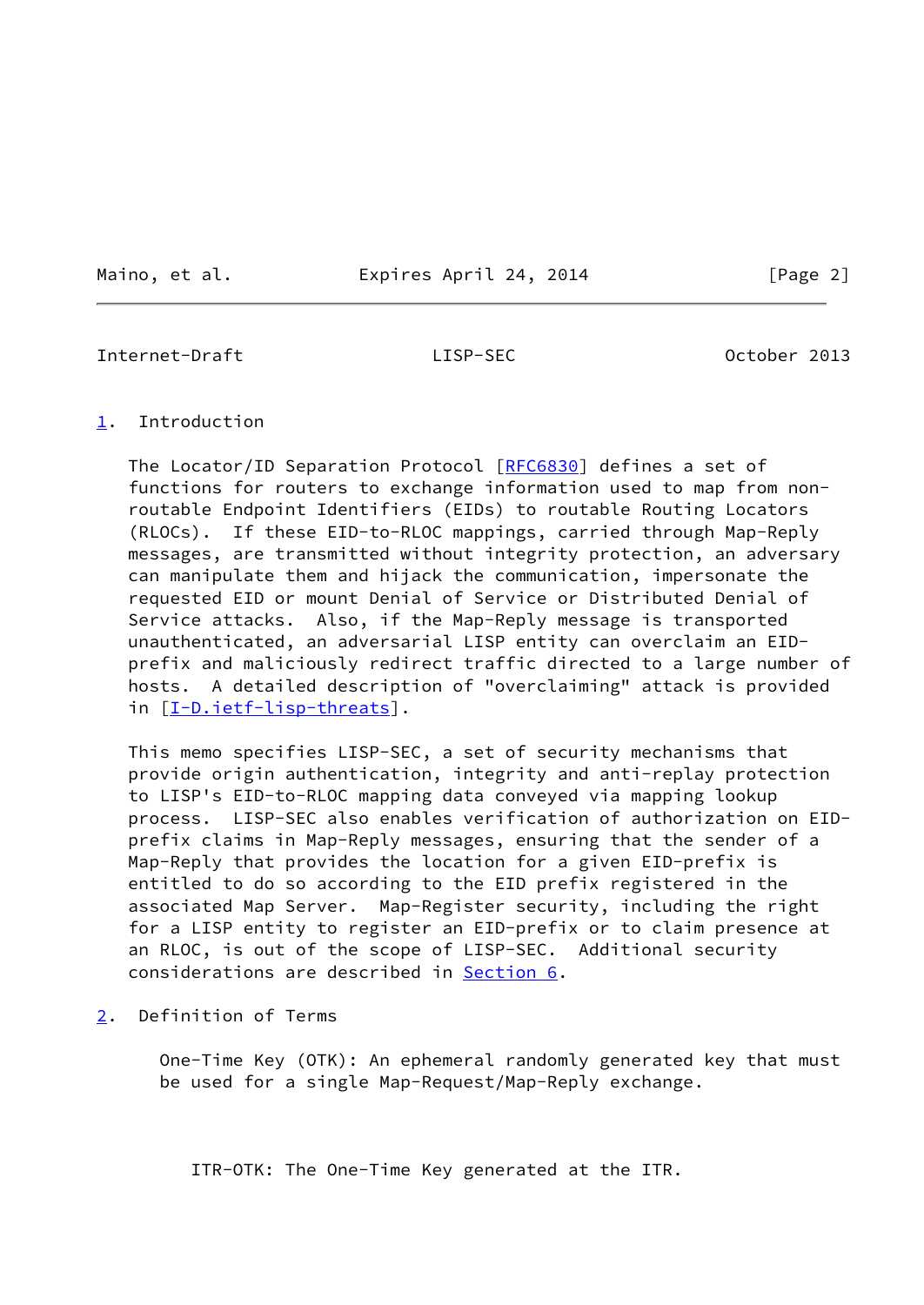MS-OTK: The One-Time Key generated at the Map-Server.

 Encapsulated Control Message (ECM): A LISP control message that is prepended with an additional LISP header. ECM is used by ITRs to send LISP control messages to a Map-Resolver, by Map-Resolvers to forward LISP control messages to a Map-Server, and by Map- Resolvers to forward LISP control messages to an ETR.

 Authentication Data (AD): Metadata that is included either in a LISP ECM header or in a Map-Reply message to support confidentiality, integrity protection, and verification of EID prefix authorization.

| Maino, et al. | Expires April 24, 2014 | [Page 3] |
|---------------|------------------------|----------|
|---------------|------------------------|----------|

<span id="page-3-1"></span>Internet-Draft LISP-SEC October 2013

 OTK-AD: The portion of ECM Authentication Data that contains a One-Time Key.

 EID-AD: The portion of ECM and Map-Reply Authentication Data used for verification of EID-prefix authorization.

 PKT-AD: The portion of Map-Reply Authentication Data used to protect the integrity of the Map-Reply message.

 For definitions of other terms, notably Map-Request, Map-Reply, Ingress Tunnel Router (ITR), Egress Tunnel Router (ETR), Map-Server (MS) and Map-Resolver (MR) please consult the LISP specification [\[RFC6830](https://datatracker.ietf.org/doc/pdf/rfc6830)].

<span id="page-3-0"></span>[3](#page-3-0). LISP-SEC Threat Model

 LISP-SEC addresses the control plane threats, described in [\[I-D.ietf-lisp-threats](#page-19-4)], that target EID-to-RLOC mappings, including manipulations of Map-Request and Map-Reply messages, and malicious ETR EID prefix overclaiming. However LISP-SEC makes two main assumptions that are not part of  $[I-D.ietf-lisp-threats]$ . First, the LISP mapping system is expected to deliver a Map-Request message to their intended destination ETR as identified by the EID. Second, no man-in-the-middle attack can be mounted within the LISP Mapping System. Furthermore, while LISP-SEC enables detection of EID prefix overclaiming attacks, it assumes that Map Servers can verify the EID prefix authorization at time of registration.

According to the threat model described in  $[I-D.ietf-lisp-threats]$  $[I-D.ietf-lisp-threats]$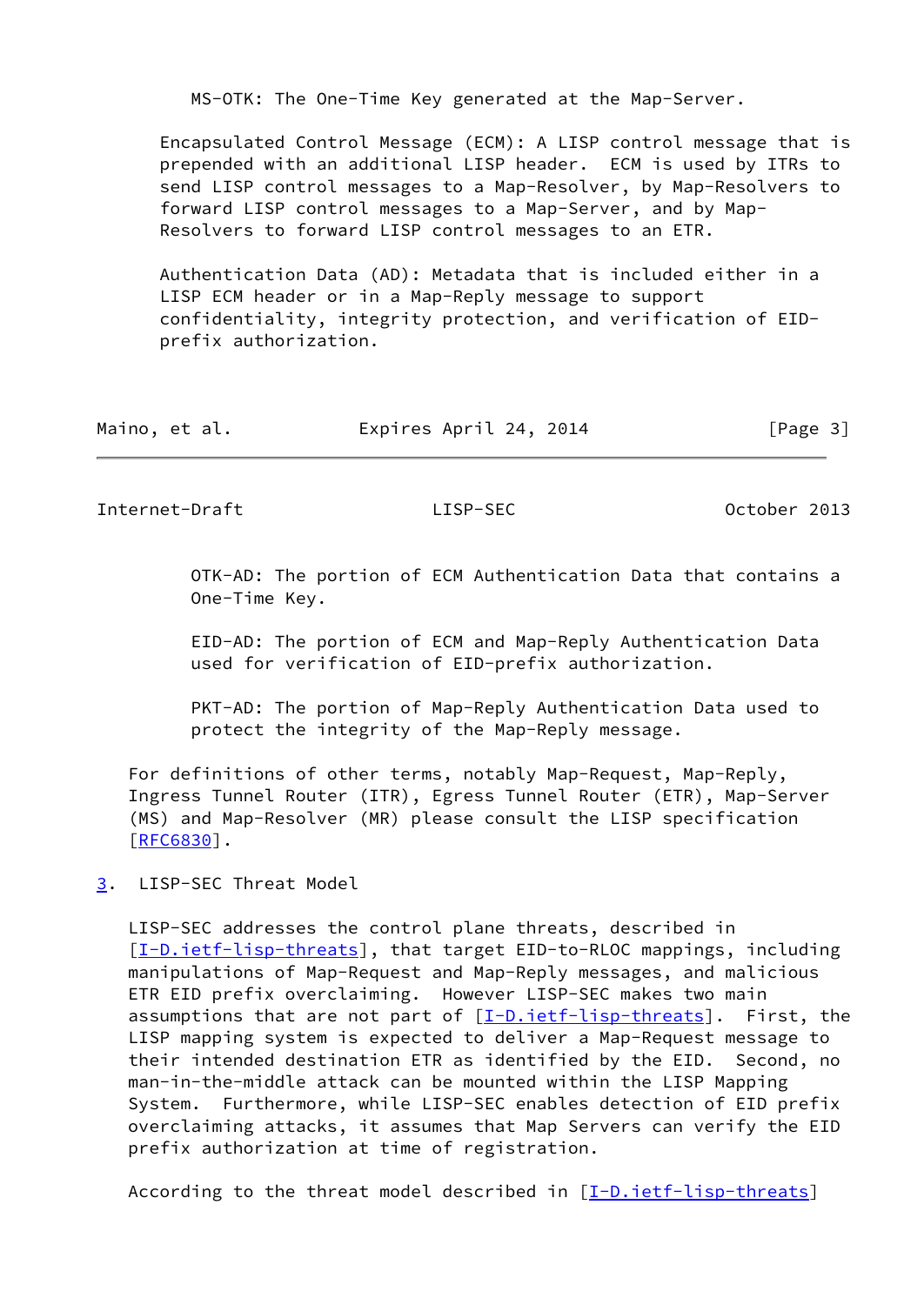LISP-SEC assumes that any kind of attack, including MITM attacks, can be mounted in the access network, outside of the boundaries of the LISP mapping system. An on-path attacker, outside of the LISP mapping system can, for example, hijack Map-Request and Map-Reply messages, spoofing the identity of a LISP node. Another example of on-path attack, called over claiming attack, can be mounted by a malicious Egress Tunnel Router (ETR), by overclaiming the EID prefixes for which it is authoritative. In this way the ETR can maliciously redirect traffic directed to a large number of hosts.

<span id="page-4-0"></span>[4](#page-4-0). Protocol Operations

The goal of the security mechanisms defined in [\[RFC6830](https://datatracker.ietf.org/doc/pdf/rfc6830)] is to prevent unauthorized insertion of mapping data by providing origin authentication and integrity protection for the Map-Registration, and by using the nonce to detect unsolicited Map-Reply sent by off-path attackers.

Maino, et al. **Expires April 24, 2014** [Page 4]

Internet-Draft LISP-SEC October 2013

 LISP-SEC builds on top of the security mechanisms defined in [\[RFC6830](https://datatracker.ietf.org/doc/pdf/rfc6830)] to address the threats described in **Section 3** by leveraging the trust relationships existing among the LISP entities participating to the exchange of the Map-Request/Map-Reply messages. Those trust relationships are used to securely distribute a One-Time Key (OTK) that provides origin authentication, integrity and anti replay protection to mapping data conveyed via the mapping lookup process, and that effectively prevent over claiming attacks. The processing of security parameters during the Map-Request/Map-Reply exchange is as follows:

- o The ITR-OTK is generated and stored at the ITR, and securely transported to the Map-Server.
- o The Map-Server uses the ITR-OTK to compute an HMAC that protects the integrity of the mapping data known to the Map-Server to prevent overclaiming attacks. The Map-Server also derives a new OTK, the MS-OTK, that is passed to the ETR, by applying a Key Derivation Function (KDF) to the ITR-OTK.
- o The ETR uses the MS-OTK to compute an HMAC that protects the integrity of the Map-Reply sent to the ITR.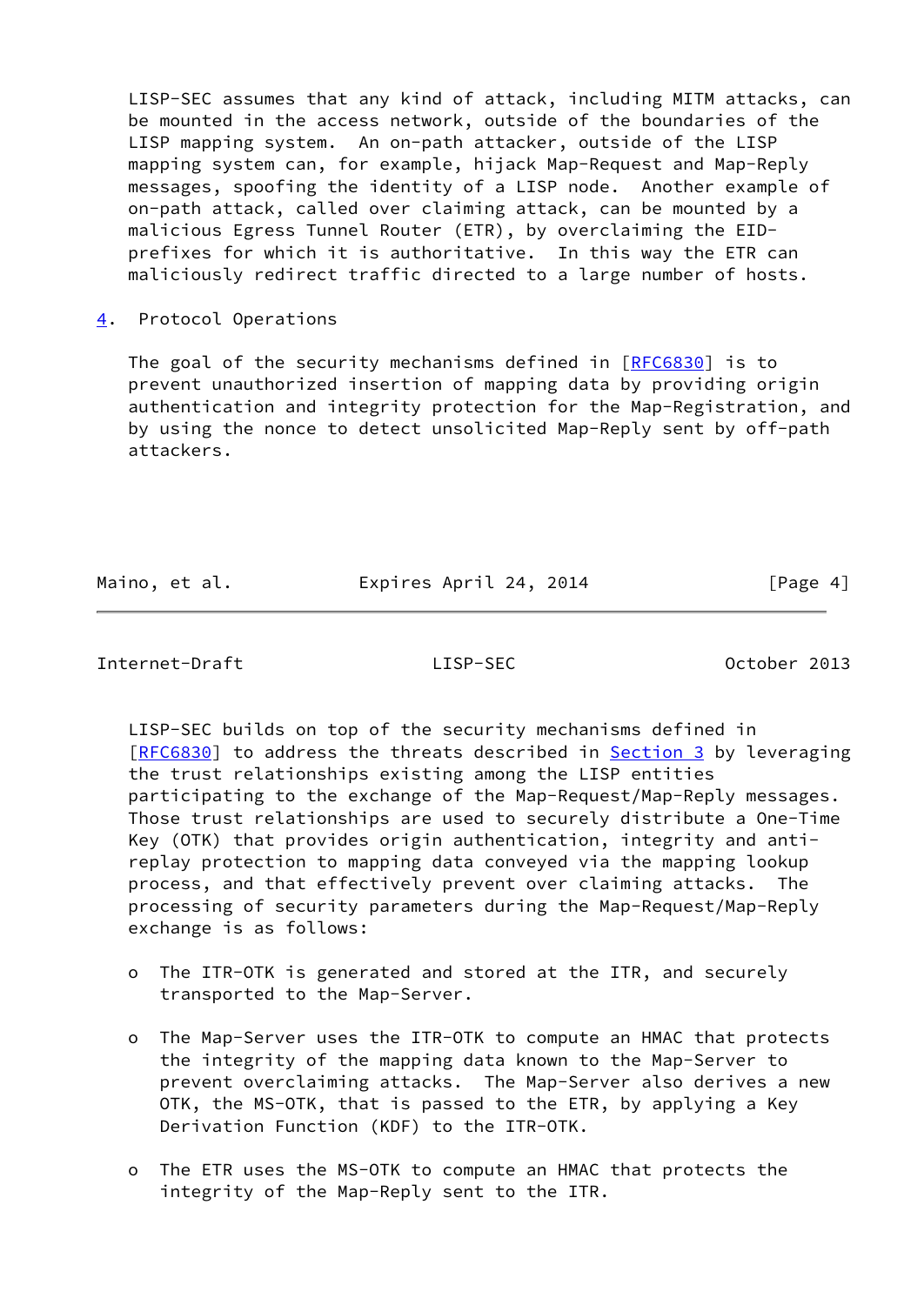o Finally, the ITR uses the stored ITR-OTK to verify the integrity of the mapping data provided by both the Map-Server and the ETR, and to verify that no overclaiming attacks were mounted along the path between the Map-Server and the ITR.

 [Section 5](#page-6-0) provides the detailed description of the LISP-SEC control messages and their processing, while the rest of this section describes the flow of protocol operations at each entity involved in the Map-Request/Map-Reply exchange:

 o The ITR, upon needing to transmit a Map-Request message, generates and stores an OTK (ITR-OTK). This ITR-OTK is included into the Encapsulated Control Message (ECM) that contains the Map-Request sent to the Map-Resolver. To provide confidentiality to the ITR- OTK over the path between the ITR and its Map-Resolver, the ITR- OTK SHOULD be encrypted using a preconfigured key shared between the ITR and the Map-Resolver, similar to the key shared between the ETR and the Map-Server in order to secure ETR registration [[RFC6833\]](https://datatracker.ietf.org/doc/pdf/rfc6833).

| Maino, et al. | Expires April 24, 2014 | [Page 5] |
|---------------|------------------------|----------|

Internet-Draft LISP-SEC October 2013

- o The Map-Resolver decapsulates the ECM message, decrypts the ITR- OTK, if needed, and forwards through the Mapping System the received Map-Request and the ITR-OTK, as part of a new ECM message. As described in **Section 5.6**, the LISP Mapping System delivers the ECM to the appropriate Map-Server, as identified by the EID destination address of the Map-Request.
- o The Map-Server is configured with the location mappings and policy information for the ETR responsible for the EID destination address. Using this preconfigured information, the Map-Server, after the decapsulation of the ECM message, finds the longest match EID-prefix that covers the requested EID in the received Map-Request. The Map-Server adds this EID-prefix, together with an HMAC computed using the ITR-OTK, to a new Encapsulated Control Message that contains the received Map-Request.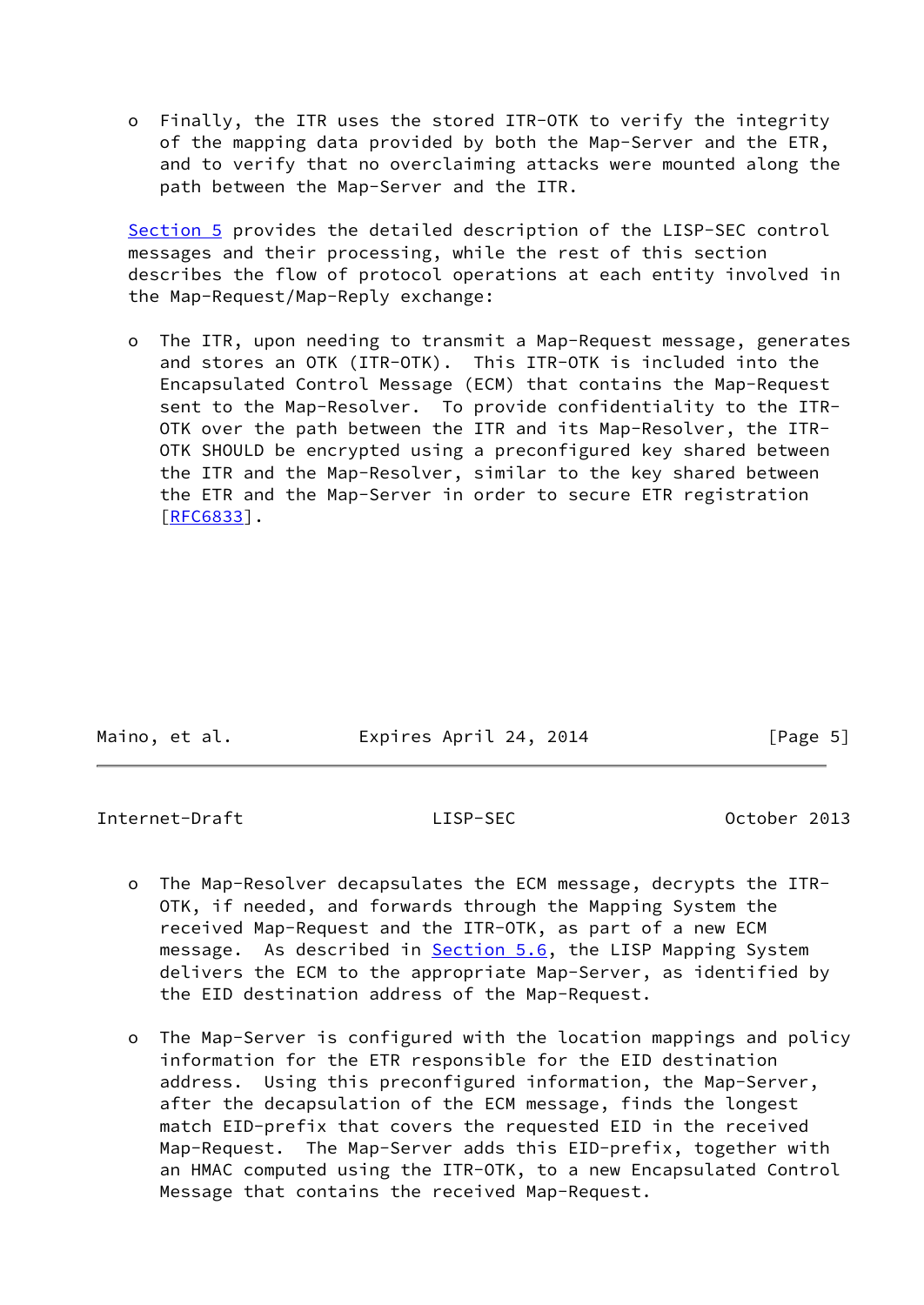- o The Map-Server derives a new OTK, the MS-OTK, by applying a Key Derivation Function (KDF) to the ITR-OTK. This MS-OTK is included in the Encapsulated Control Message that the Map Server uses to forward the Map-Request to the ETR. To provide MS-OTK confidentiality over the path between the Map-Server and the ETR, the MS-OTK should be encrypted using the key shared between the ETR and the Map-Server in order to secure ETR registration [[RFC6833\]](https://datatracker.ietf.org/doc/pdf/rfc6833).
- o If the Map-Server is acting in proxy mode, as specified in [[RFC6830\]](https://datatracker.ietf.org/doc/pdf/rfc6830), the ETR is not involved in the generation of the Map- Reply. In this case the Map-Server generates the Map-Reply on behalf of the ETR as described below.
- o The ETR, upon receiving the ECM encapsulated Map-Request from the Map-Server, decrypts the MS-OTK, if needed, and originates a standard Map-Reply that contains the EID-to-RLOC mapping information as specified in [\[RFC6830](https://datatracker.ietf.org/doc/pdf/rfc6830)].
- o The ETR computes an HMAC over this standard Map-Reply, keyed with MS-OTK to protect the integrity of the whole Map-Reply. The ETR also copies the EID-prefix authorization data that the Map-Server included in the ECM encapsulated Map-Request into the Map-Reply message. The ETR then sends this complete Map-Reply message to the requesting ITR.
- o The ITR, upon receiving the Map-Reply, uses the locally stored ITR-OTK to verify the integrity of the EID-prefix authorization data included in the Map-Reply by the Map-Server. The ITR computes the MS-OTK by applying the same KDF used by the Map- Server, and verifies the integrity of the Map-Reply. If the integrity checks fail, the Map-Reply MUST be discarded. Also, if

| Maino, et al. | Expires April 24, 2014 | [Page 6] |
|---------------|------------------------|----------|
|               |                        |          |

<span id="page-6-1"></span>Internet-Draft LISP-SEC October 2013

 the EID-prefixes claimed by the ETR in the Map-Reply are not equal or more specific than the EID-prefix authorization data inserted by the Map-Server, the ITR MUST discard the Map-Reply.

<span id="page-6-0"></span>[5](#page-6-0). LISP-SEC Control Messages Details

 LISP-SEC metadata associated with a Map-Request is transported within the Encapsulated Control Message that contains the Map-Request.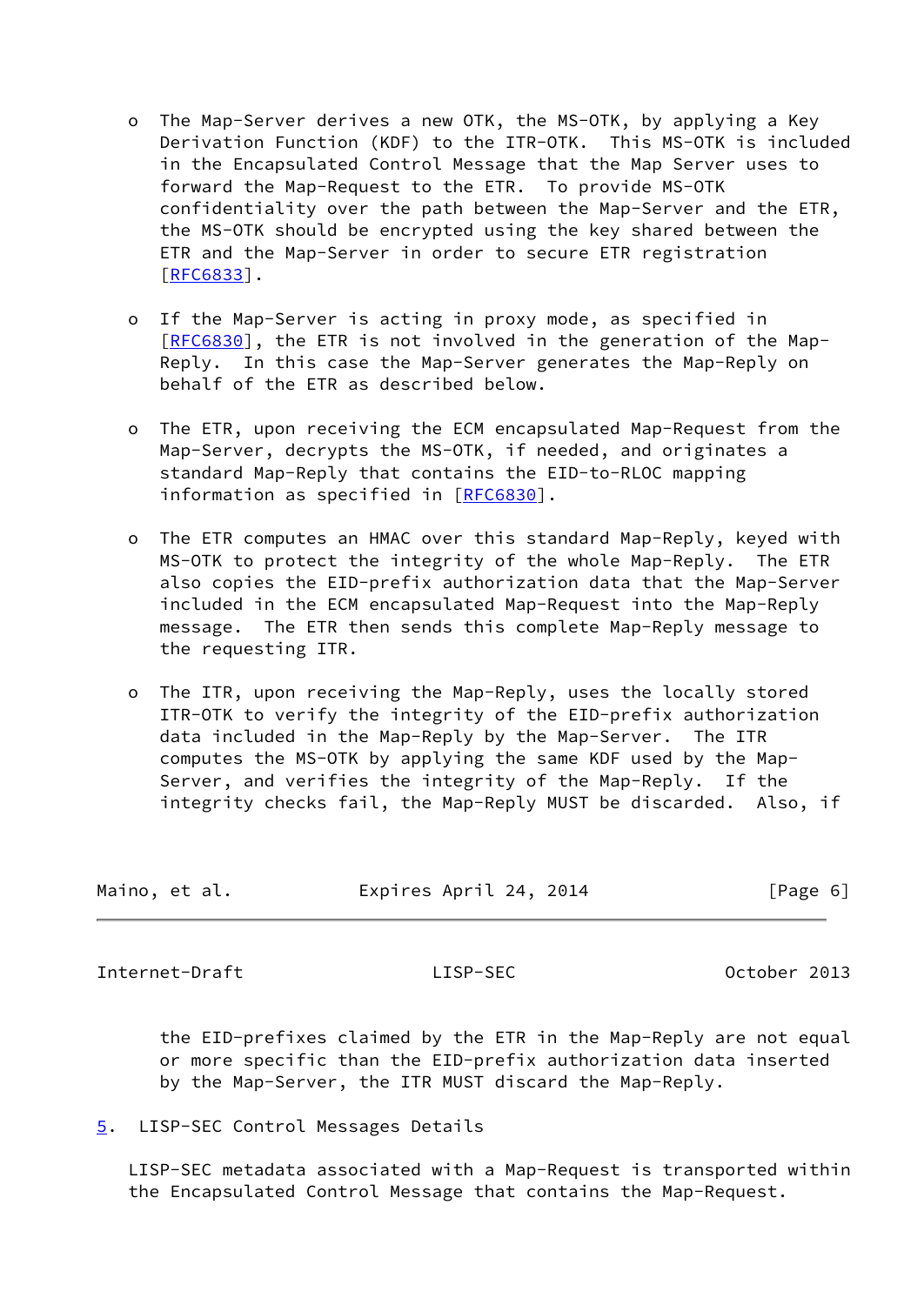LISP-SEC metadata associated with the Map-Reply is transported within the Map-Reply itself.

<span id="page-7-0"></span>[5.1](#page-7-0). Encapsulated Control Message LISP-SEC Extensions

 LISP-SEC uses the ECM (Encapsulated Control Message) defined in [\[RFC6830](https://datatracker.ietf.org/doc/pdf/rfc6830)] with Type set to 8, and S bit set to 1 to indicate that the LISP header includes Authentication Data (AD). The format of the LISP-SEC ECM Authentication Data is defined in the following figure. OTK-AD stands for One-Time Key Authentication Data and EID-AD stands for EID Authentication Data.

0 1 2 3 0 1 2 3 4 5 6 7 8 9 0 1 2 3 4 5 6 7 8 9 0 1 2 3 4 5 6 7 8 9 0 1 +-+-+-+-+-+-+-+-+-+-+-+-+-+-+-+-+-+-+-+-+-+-+-+-+-+-+-+-+-+-+-+-+ AD Type |V| Reserved | Requested HMAC ID +-+-+-+-+-+-+-+-+-+-+-+-+-+-+-+-+-+-+-+-+-+-+-+-+-+-+-+-+-+-+-+-+\ OTK Length | OTK Encryption ID | | +-+-+-+-+-+-+-+-+-+-+-+-+-+-+-+-+-+-+-+-+-+-+-+-+-+-+-+-+-+-+-+-+ | One-Time-Key Preamble ... +-+-+-+-+-+-+-+-+-+-+-+-+-+-+-+-+-+-+-+-+-+-+-+-+-+-+-+-+-+-+-+-+ OTK-AD ... One-Time-Key Preamble +-+-+-+-+-+-+-+-+-+-+-+-+-+-+-+-+-+-+-+-+-+-+-+-+-+-+-+-+-+-+-+-+ | One-Time Key (128 bits)  $\sim/$  +-+-+-+-+-+-+-+-+-+-+-+-+-+-+-+-+-+-+-+-+-+-+-+-+-+-+-+-+-+-+-+-+ <---+ | EID-AD Length | KDF ID | | +-+-+-+-+-+-+-+-+-+-+-+-+-+-+-+-+-+-+-+-+-+-+-+-+-+-+-+-+-+-+-+-+ | | Record Count | Reserved | EID HMAC ID | EID-AD +-+-+-+-+-+-+-+-+-+-+-+-+-+-+-+-+-+-+-+-+-+-+-+-+-+-+-+-+-+-+-+-+\ | Reserved | EID mask-len | EID-AFI | | +-+-+-+-+-+-+-+-+-+-+-+-+-+-+-+-+-+-+-+-+-+-+-+-+-+-+-+-+-+-+-+-+ Rec |  $EID-prefix ...$   $\sim$  | +-+-+-+-+-+-+-+-+-+-+-+-+-+-+-+-+-+-+-+-+-+-+-+-+-+-+-+-+-+-+-+-+/ |  $EID$   $HMAC$ +-+-+-+-+-+-+-+-+-+-+-+-+-+-+-+-+-+-+-+-+-+-+-+-+-+-+-+-+-+-+-+-+ <---+

LISP-SEC ECM Authentication Data

AD Type: 1 (LISP-SEC Authentication Data)

Maino, et al. **Expires April 24, 2014** [Page 7]

Internet-Draft LISP-SEC October 2013

V: Key Version bit. This bit is toggled when the sender switches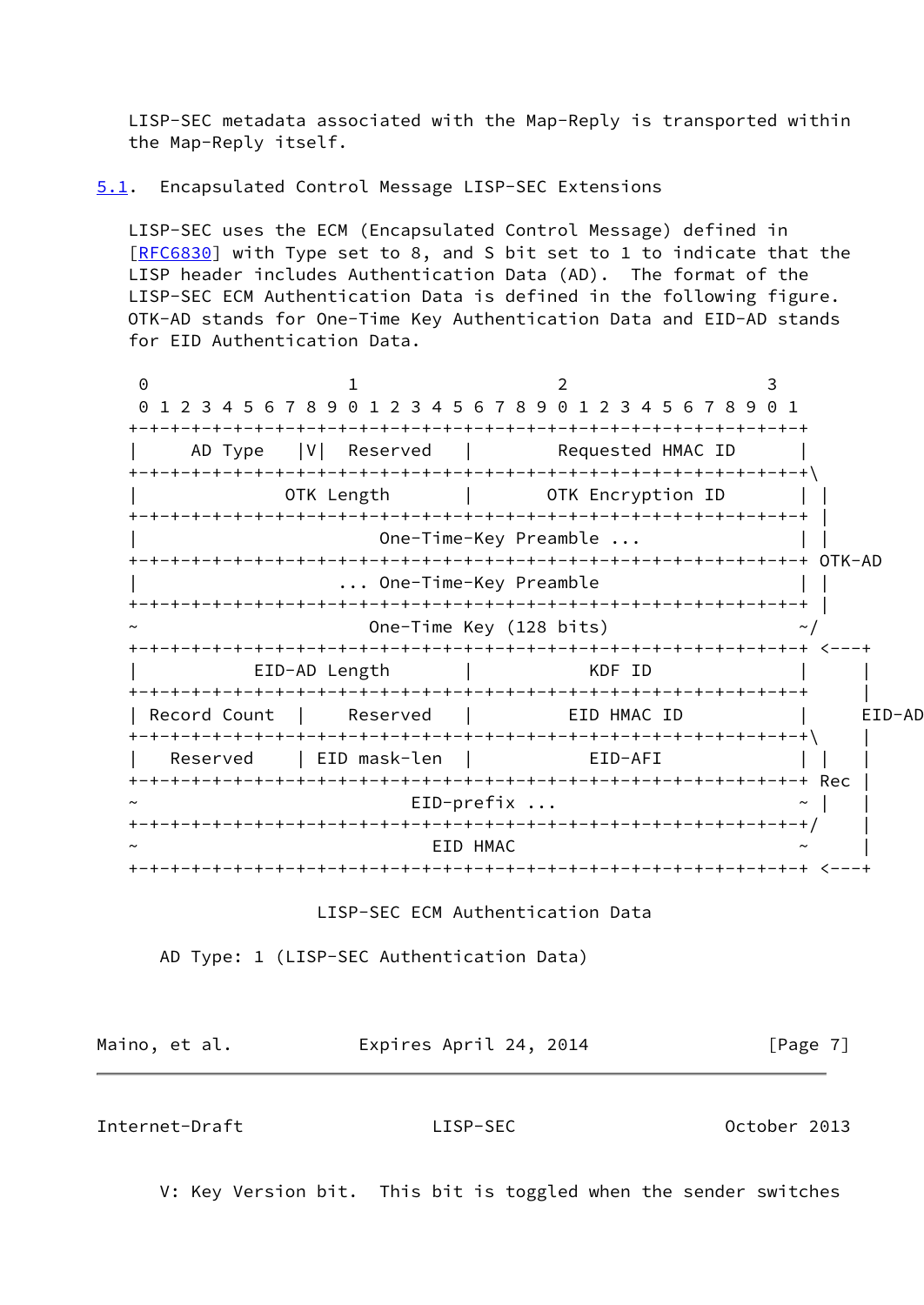to a new OTK wrapping key

Reserved: Set to 0 on transmission and ignored on receipt.

 Requested HMAC ID: The HMAC algorithm requested by the ITR. See [Section 5.4](#page-11-0) for details.

 OTK Length: The length (in bytes) of the OTK Authentication Data (OTK-AD), that contains the OTK Preamble and the OTK.

 OTK Encryption ID: The identifier of the key wrapping algorithm used to encrypt the One-Time-Key. When a 128-bit OTK is sent unencrypted by the Map-Resolver, the OTK Encryption ID is set to NULL\_KEY\_WRAP\_128. See [Section 5.5](#page-14-1) for more details.

 One-Time-Key Preamble: set to 0 if the OTK is not encrypted. When the OTK is encrypted, this field may carry additional metadata resulting from the key wrapping operation. When a 128-bit OTK is sent unencrypted by Map-Resolver, the OTK Preamble is set to 0x0000000000000000 (64 bits). See [Section 5.5](#page-14-1) for details.

 One-Time-Key: the OTK encrypted (or not) as specified by OTK Encryption ID. See [Section 5.5](#page-14-1) for details.

 EID-AD Length: length (in bytes) of the EID Authentication Data (EID-AD). The ITR MUST set EID-AD Length to 4 bytes, as it only fills the KDF ID field, and all the remaining fields part of the EID-AD are not present. An EID-AD MAY contain multiple EID records. Each EID-record is 4-byte long plus the length of the AFI-encoded EID-prefix.

 KDF ID: Identifier of the Key Derivation Function used to derive the MS-OTK. The ITR SHOULD use this field to indicate the recommended KDF algorithm, according to local policy. The Map- Server can overwrite the KDF ID if it does not support the KDF ID recommended by the ITR. See **Section 5.4** for more details.

 Record Count: The number of records in this Map-Request message. A record is comprised of the portion of the packet that is labeled 'Rec' above and occurs the number of times equal to Record Count.

Reserved: Set to 0 on transmission and ignored on receipt.

 EID HMAC ID: Identifier of the HMAC algorithm used to protect the integrity of the EID-AD. This field is filled by Map-Server that computed the EID-prefix HMAC. See [Section 5.4](#page-11-0) for more details.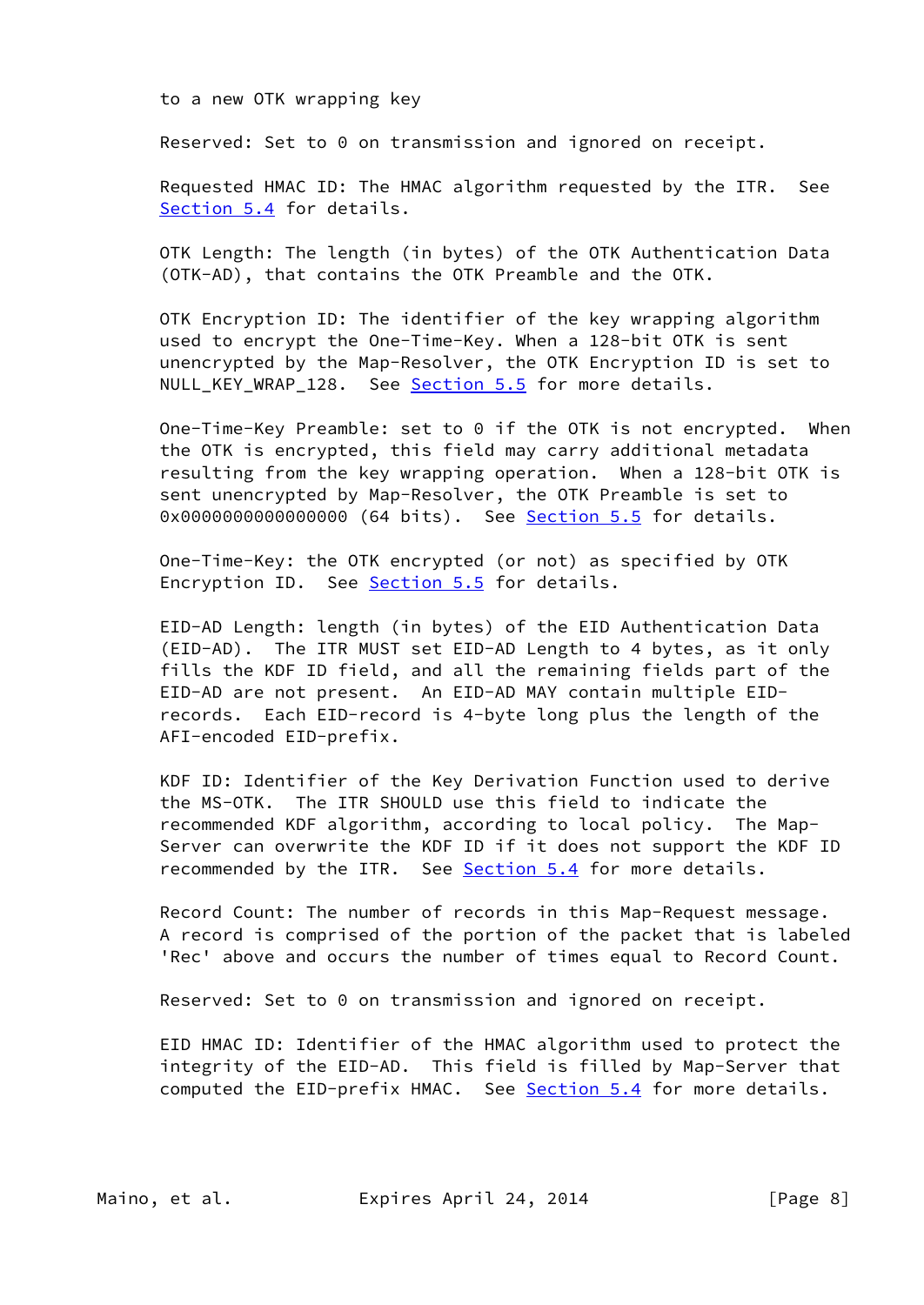## <span id="page-9-1"></span>Internet-Draft LISP-SEC October 2013

EID mask-len: Mask length for EID-prefix.

EID-AFI: Address family of EID-prefix according to [[RFC5226](https://datatracker.ietf.org/doc/pdf/rfc5226)]

 EID-prefix: The Map-Server uses this field to specify the EID prefix that the destination ETR is authoritative for, and is the longest match for the requested EID.

 EID HMAC: HMAC of the EID-AD computed and inserted by Map-Server. Before computing the HMAC operation the EID HMAC field MUST be set to 0. The HMAC covers the entire EID-AD.

<span id="page-9-0"></span>[5.2](#page-9-0). Map-Reply LISP-SEC Extensions

LISP-SEC uses the Map-Reply defined in [\[RFC6830](https://datatracker.ietf.org/doc/pdf/rfc6830)], with Type set to 2, and S bit set to 1 to indicate that the Map-Reply message includes Authentication Data (AD). The format of the LISP-SEC Map-Reply Authentication Data is defined in the following figure. PKT-AD is the Packet Authentication Data that covers the Map-Reply payload.



### LISP-SEC Map-Reply Authentication Data

AD Type: 1 (LISP-SEC Authentication Data)

 EID-AD Length: length (in bytes) of the EID-AD. An EID-AD MAY contain multiple EID-records. Each EID-record is 4-byte long plus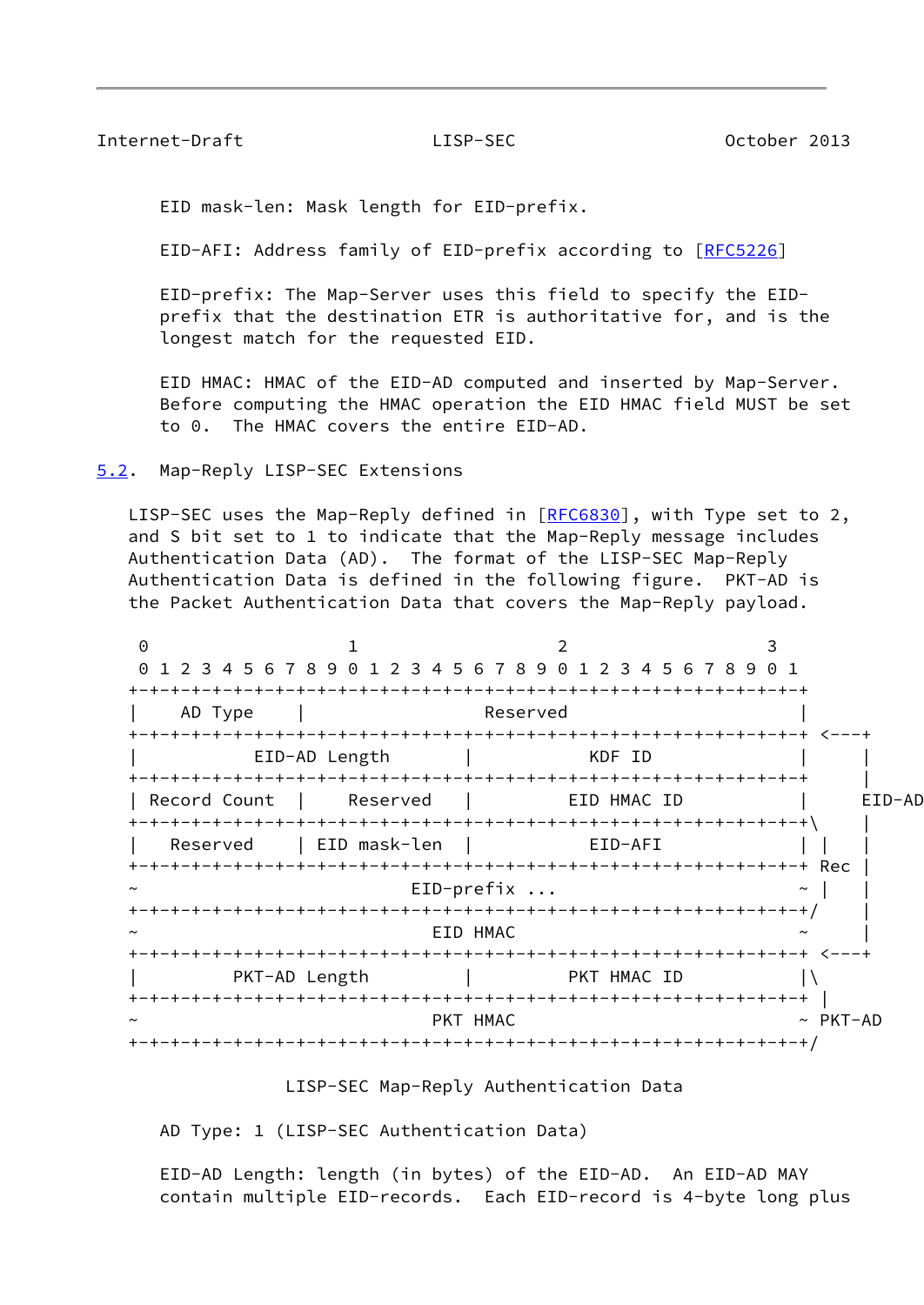the length of the AFI-encoded EID-prefix.

Maino, et al. **Expires April 24, 2014** [Page 9]

<span id="page-10-1"></span>Internet-Draft LISP-SEC October 2013

 KDF ID: Identifier of the Key Derivation Function used to derive MS-OTK. See [Section 5.7](#page-15-1) for more details.

 Record Count: The number of records in this Map-Reply message. A record is comprised of the portion of the packet that is labeled 'Rec' above and occurs the number of times equal to Record Count.

Reserved: Set to 0 on transmission and ignored on receipt.

 EID HMAC ID: Identifier of the HMAC algorithm used to protect the integrity of the EID-AD. See [Section 5.7](#page-15-1) for more details.

EID mask-len: Mask length for EID-prefix.

EID-AFI: Address family of EID-prefix according to [[RFC5226](https://datatracker.ietf.org/doc/pdf/rfc5226)].

 EID-prefix: This field contains an EID-prefix that the destination ETR is authoritative for, and is the longest match for the requested EID.

 EID HMAC: HMAC of the EID-AD, as computed by the Map-Server. Before computing the HMAC operation the EID HMAC field MUST be set to 0. The HMAC covers the entire EID-AD.

 PKT-AD Length: length (in bytes) of the Packet Authentication Data (PKT-AD).

PKT HMAC ID: Identifier of the HMAC algorithm used to protect the integrity of the Map-reply Location Data.

 PKT HMAC: HMAC of the whole Map-Reply packet, including the LISP- SEC Authentication Data. The scope of the authentication goes from the Map-Reply Type field to the PKT HMAC field included. Before computing the HMAC operation the PKT HMAC field MUST be set to 0. See [Section 5.8](#page-16-1) for more details.

<span id="page-10-0"></span>[5.3](#page-10-0). Map-Register LISP-SEC Extentions

The second bit after the Type field in a Map-Register message is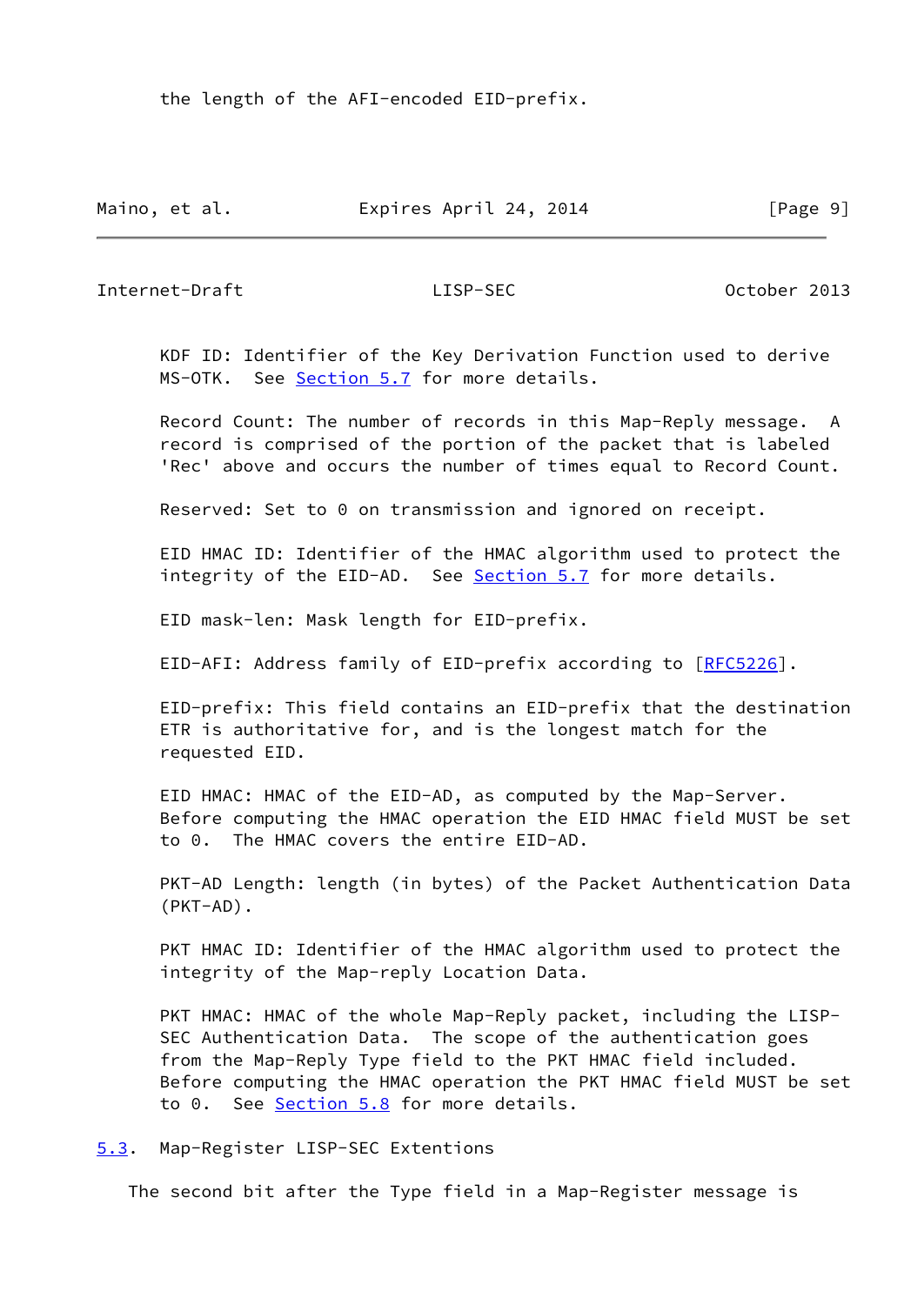allocated as the S bit. The S bit indicates to the Map-Server that the registering ETR is LISP-SEC enabled. An ETR that supports LISP- SEC MUST set the S bit in its Map-Register messages.

Maino, et al. **Expires April 24, 2014** [Page 10]

<span id="page-11-1"></span>Internet-Draft LISP-SEC October 2013

<span id="page-11-0"></span>[5.4](#page-11-0). ITR Processing

 Upon creating a Map-Request, the ITR generates a random ITR-OTK that is stored locally, together with the nonce generated as specified in [\[RFC6830](https://datatracker.ietf.org/doc/pdf/rfc6830)].

 The Map-Request MUST be encapsulated in an ECM, with the S-bit set to 1, to indicate the presence of Authentication Data. If the ITR and the Map-Resolver are configured with a shared key, the ITR-OTK confidentiality SHOULD be protected by wrapping the ITR-OTK with the algorithm specified by the OTK Encryption ID field. See [Section 5.5](#page-14-1) for further details on OTK encryption.

 The Requested HMAC ID field contains the suggested HMAC algorithm to be used by the Map-Server and the ETR to protect the integrity of the ECM Authentication data and of the Map-Reply.

 The KDF ID field, specifies the suggested key derivation function to be used by the Map-Server to derive the MS-OTK.

 The EID-AD length is set to 4 bytes, since the Authentication Data does not contain EID-prefix Authentication Data, and the EID-AD contains only the KDF ID field.

 In response to an encapsulated Map-Request that has the S-bit set, an ITR MUST receive a Map-Reply with the S-bit set, that includes an EID-AD and a PKT-AD. If the Map-Reply does not include both ADs, the ITR MUST discard it. In response to an encapsulated Map-Request with S-bit set to 0, the ITR expects a Map-Reply with S-bit set to 0, and the ITR SHOULD discard the Map-Reply if the S-bit is set.

Upon receiving a Map-Reply, the ITR must verify the integrity of both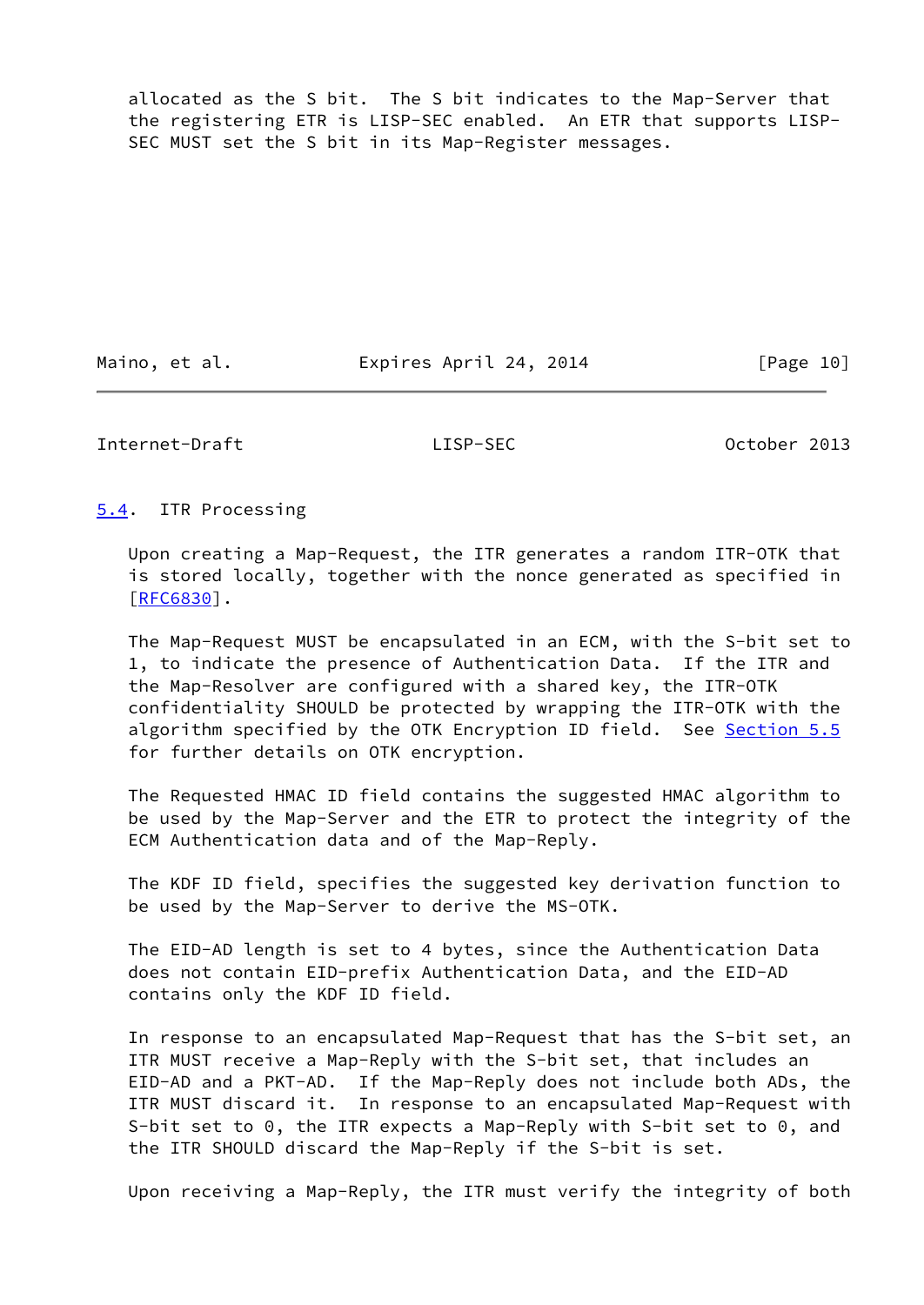the EID-AD and the PKT-AD, and MUST discard the Map-Reply if one of the integrity checks fails.

 The integrity of the EID-AD is verified using the locally stored ITR- OTK to re-compute the HMAC of the EID-AD using the algorithm specified in the EID HMAC ID field. If the EID HMAC ID field does not match the Requested HMAC ID the ITR SHOULD discard the Map-Reply and send, at the first opportunity it needs to, a new Map-Request with a different Requested HMAC ID field, according to ITR's local policy. The ITR MUST set the EID HMAC ID field to 0 before computing the HMAC.

 To verify the integrity of the PKT-AD, first the MS-OTK is derived from the locally stored ITR-OTK using the algorithm specified in the KDF ID field. This is because the PKT-AD is generated by the ETR using the MS-OTK. If the KDF ID in the Map-Reply does not match the

Maino, et al. **Expires April 24, 2014** [Page 11]

<span id="page-12-0"></span>Internet-Draft LISP-SEC October 2013

 KDF ID requested in the Map-Request, the ITR SHOULD discard the Map- Reply and send, at the first opportunity it needs to, a new Map- Request with a different KDF ID, according to ITR's local policy. The derived MS-OTK is then used to re-compute the HMAC of the PKT-AD using the Algorithm specified in the PKT HMAC ID field. If the PKT HMAC ID field does not match the Requested HMAC ID the ITR SHOULD discard the Map-Reply and send, at the first opportunity it needs to, a new Map-Request with a different Requested HMAC ID according to ITR's local policy.

 Each individual Map-Reply EID-record is considered valid only if: (1) both EID-AD and PKT-AD are valid, and (2) the intersection of the EID-prefix in the Map-Reply EID-record with one of the EID-prefixes contained in the EID-AD is not empty. After identifying the Map- Reply record as valid, the ITR sets the EID-prefix in the Map-Reply record to the value of the intersection set computed before, and adds the Map-Reply EID-record to its EID-to-RLOC cache, as described in [\[RFC6830](https://datatracker.ietf.org/doc/pdf/rfc6830)]. An example of Map-Reply record validation is provided in [Section 5.4.1](#page-13-0).

 The ITR SHOULD send SMR triggered Map Requests over the mapping system in order to receive a secure Map-Reply. If an ITR accepts piggybacked Map-Replies, it SHOULD also send a Map-Request over the mapping system in order to securely verify the piggybacked Map-Reply.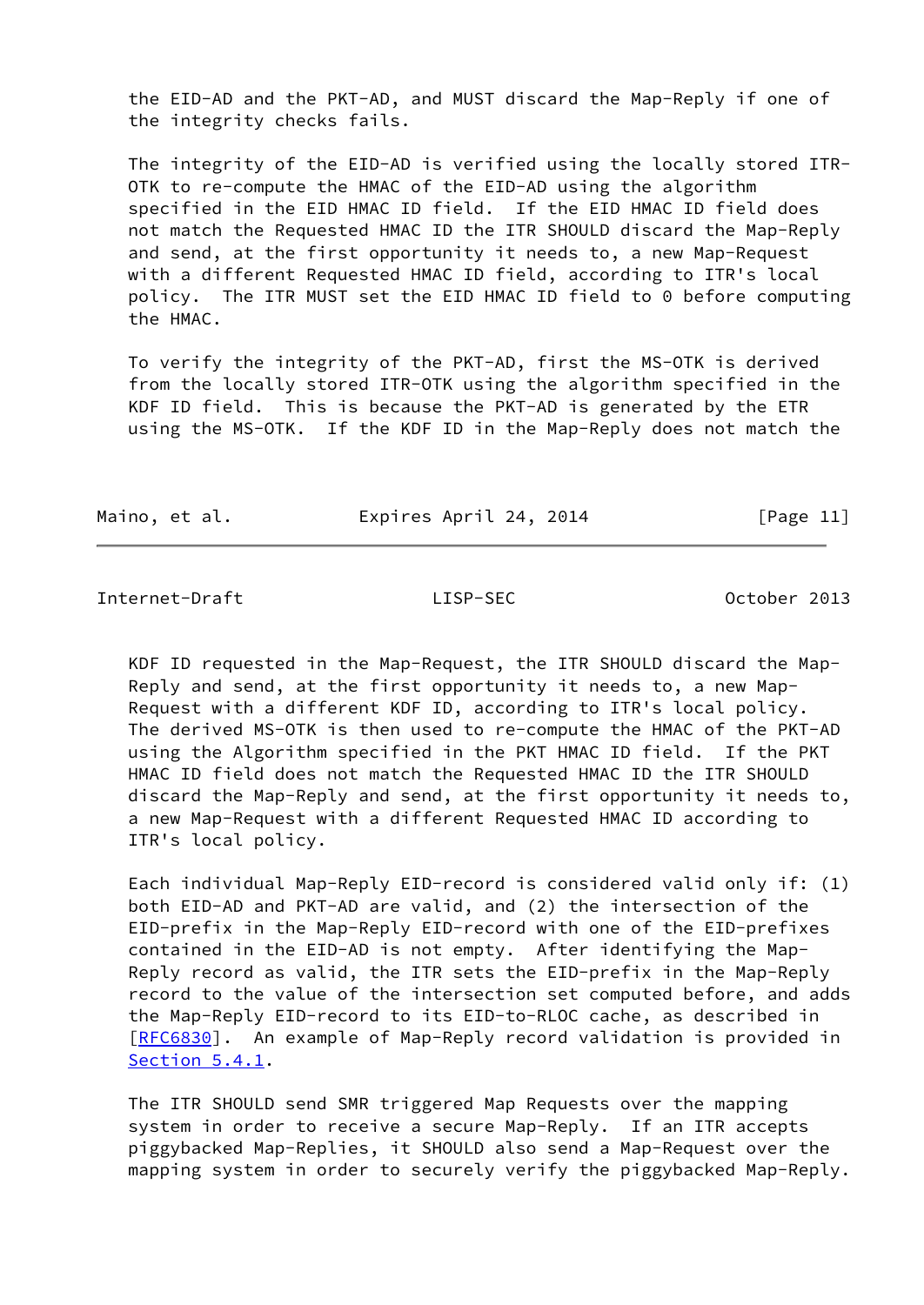# <span id="page-13-0"></span>[5.4.1](#page-13-0). Map-Reply Record Validation

 The payload of a Map-Reply may contain multiple EID-records. The whole Map-Reply is signed by the ETR, with the PKT HMAC, to provide integrity protection and origin authentication to the EID-prefix records claimed by the ETR. The Authentication Data field of a Map- Reply may contain multiple EID-records in the EID-AD. The EID-AD is signed by the Map-Server, with the EID HMAC, to provide integrity protection and origin authentication to the EID-prefix records inserted by the Map-Server.

 Upon receiving a Map-Reply with the S-bit set, the ITR first checks the validity of both the EID HMAC and of the PKT-AD HMAC. If either one of the HMACs is not valid, a log message is issued and the Map- Reply is not processed any further. If both HMACs are valid, the ITR proceeds with validating each individual EID-record claimed by the ETR by computing the intersection of each one of the EID-prefix contained in the payload of the Map-Reply with each one of the EID prefixes contained in the EID-AD. An EID-record is valid only if at least one of the intersections is not the empty set.

 For instance, the Map-Reply payload contains 3 mapping record EID prefixes:

<span id="page-13-1"></span>

| Maino, et al.  | Expires April 24, 2014                                              | [Page $12$ ] |
|----------------|---------------------------------------------------------------------|--------------|
| Internet-Draft | LISP-SEC                                                            | October 2013 |
| 1.1.1.0/24     |                                                                     |              |
| 1.1.2.0/24     |                                                                     |              |
| 1.2.0.0/16     |                                                                     |              |
|                | The EID-AD contains two EID-prefixes:                               |              |
| 1.1.2.0/24     |                                                                     |              |
| 1.2.3.0/24     |                                                                     |              |
|                | The EID-record with EID-prefix 1.1.1.0/24 is not processed since it |              |

 is not included in any of the EID-ADs signed by the Map-Server. A log message is issued.

 The EID-record with EID-prefix 1.1.2.0/24 is stored in the map-cache because it matches the second EID-prefix contained in the EID-AD.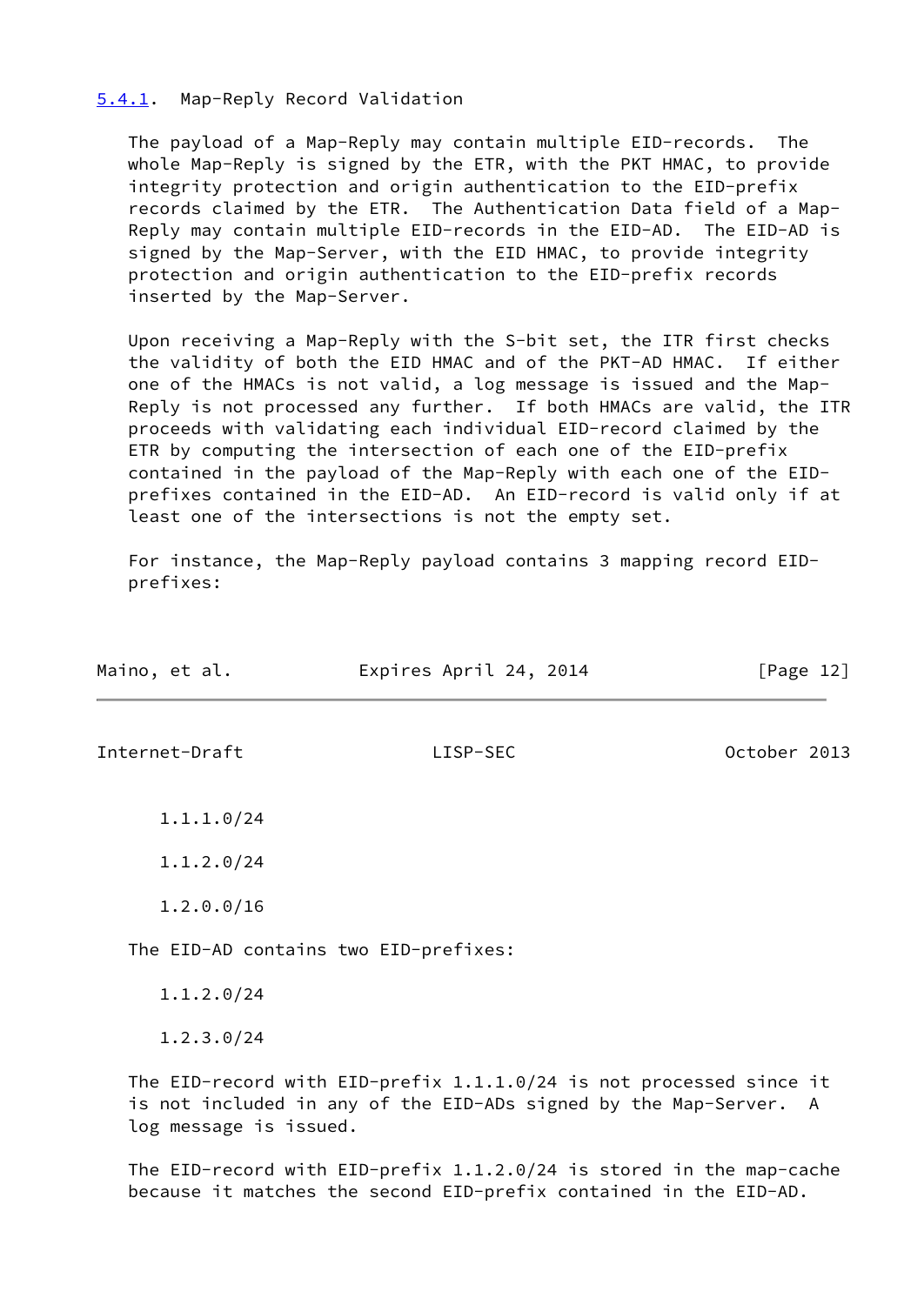The EID-record with EID-prefix 1.2.0.0/16 is not processed since it is not included in any of the EID-ADs signed by the Map-Server. A log message is issued. In this last example the ETR is trying to over claim the EID-prefix 1.2.0.0/16, but the Map-Server authorized only 1.2.3.0/24, hence the EID-record is discarded.

<span id="page-14-0"></span>[5.4.2](#page-14-0). PITR Processing

 The processing performed by a PITR is equivalent to the processing of an ITR. However, if the PITR is directly connected to the ALT, the PITR performs the functions of both the ITR and the Map-Resolver forwarding the Map-Request encapsulated in an ECM header that includes the Authentication Data fields as described in [Section 5.6](#page-15-0).

# <span id="page-14-1"></span>[5.5](#page-14-1). Encrypting and Decrypting an OTK

 MS-OTK confidentiality is required in the path between the Map-Server and the ETR, the MS-OTK SHOULD be encrypted using the preconfigured key shared between the Map-Server and the ETR for the purpose of securing ETR registration [[RFC6833](https://datatracker.ietf.org/doc/pdf/rfc6833)]. Similarly, if ITR-OTK confidentiality is required in the path between the ITR and the Map- Resolver, the ITR-OTK SHOULD be encrypted with a key shared between the ITR and the Map-Resolver.

 The OTK is encrypted using the algorithm specified in the OTK Encryption ID field. When the AES Key Wrap algorithm is used to encrypt a 128-bit OTK, according to [\[RFC3339](https://datatracker.ietf.org/doc/pdf/rfc3339)], the AES Key Wrap Initialization Value MUST be set to 0xA6A6A6A6A6A6A6A6 (64 bits). The output of the AES Key Wrap operation is 192-bit long. The most

| Maino, et al. | Expires April 24, 2014 | [Page 13] |
|---------------|------------------------|-----------|
|               |                        |           |

<span id="page-14-2"></span>Internet-Draft LISP-SEC October 2013

 significant 64-bit are copied in the One-Time Key Preamble field, while the 128 less significant bits are copied in the One-Time Key field of the LISP-SEC Authentication Data.

 When decrypting an encrypted OTK the receiver MUST verify that the Initialization Value resulting from the AES Key Wrap decryption operation is equal to 0xA6A6A6A6A6A6A6A6. If this verification fails the receiver MUST discard the entire message.

 When a 128-bit OTK is sent unencrypted the OTK Encryption ID is set to NULL\_KEY\_WRAP\_128, and the OTK Preamble is set to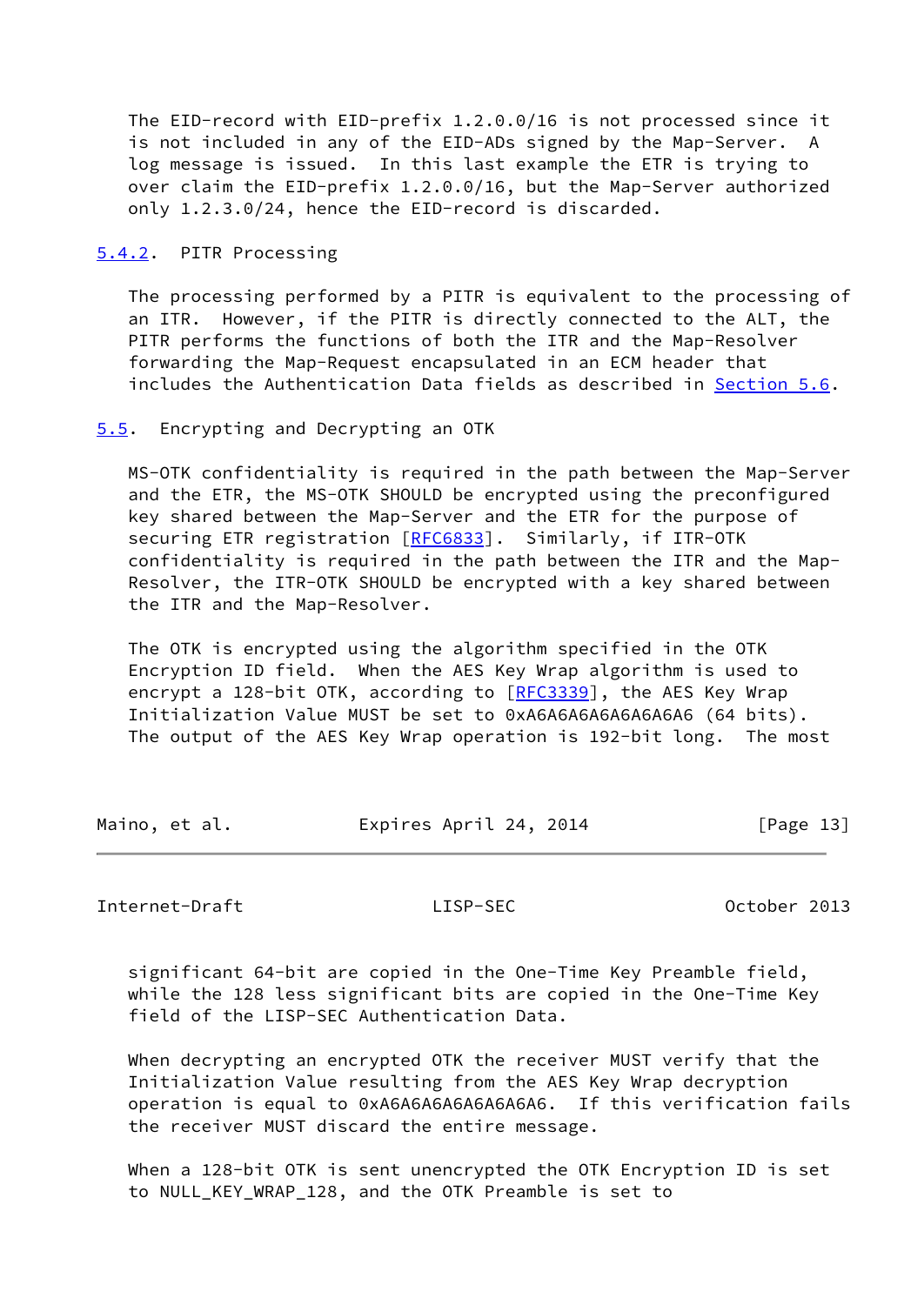0x0000000000000000 (64 bits).

## <span id="page-15-0"></span>[5.6](#page-15-0). Map-Resolver Processing

 Upon receiving an encapsulated Map-Request with the S-bit set, the Map-Resolver decapsulates the ECM message. The ITR-OTK, if encrypted, is decrypted as specified in [Section 5.5](#page-14-1).

The Map-Resolver, as specified in [[RFC6833](https://datatracker.ietf.org/doc/pdf/rfc6833)], originates a new ECM header with the S-bit set, that contains the unencrypted ITR-OTK, as specified in [Section 5.5](#page-14-1), and the other data derived from the ECM Authentication Data of the received encapsulated Map-Request.

 The Map-Resolver then forwards the received Map-Request, encapsulated in the new ECM header that includes the newly computed Authentication Data fields.

<span id="page-15-1"></span>[5.7](#page-15-1). Map-Server Processing

 Upon receiving an ECM encapsulated Map-Request with the S-bit set, the Map-Server process the Map-Request according to the value of the S-bit contained in the Map-Register sent by the ETR during registration.

 If the S-bit contained in the Map-Register was clear the Map-Server decapsulates the ECM and generates a new ECM encapsulated Map-Request that does not contain an ECM Authentication Data, as specified in [\[RFC6830](https://datatracker.ietf.org/doc/pdf/rfc6830)]. The Map-Server does not perform any further LISP-SEC processing.

 If the S-bit contained in the Map-Register was set the Map-Server decapsulates the ECM and generates a new ECM Authentication Data. The Authentication Data includes the OTK-AD and the EID-AD, that contains EID-prefix authorization information, that are ultimately sent to the requesting ITR.

| Maino, et al. | Expires April 24, 2014 | [Page 14] |
|---------------|------------------------|-----------|
|               |                        |           |

<span id="page-15-2"></span>Internet-Draft LISP-SEC October 2013

 The Map-Server updates the OTK-AD by deriving a new OTK (MS-OTK) from the ITR-OTK received with the Map-Request. MS-OTK is derived applying the key derivation function specified in the KDF ID field. If the algorithm specified in the KDF ID field is not supported, the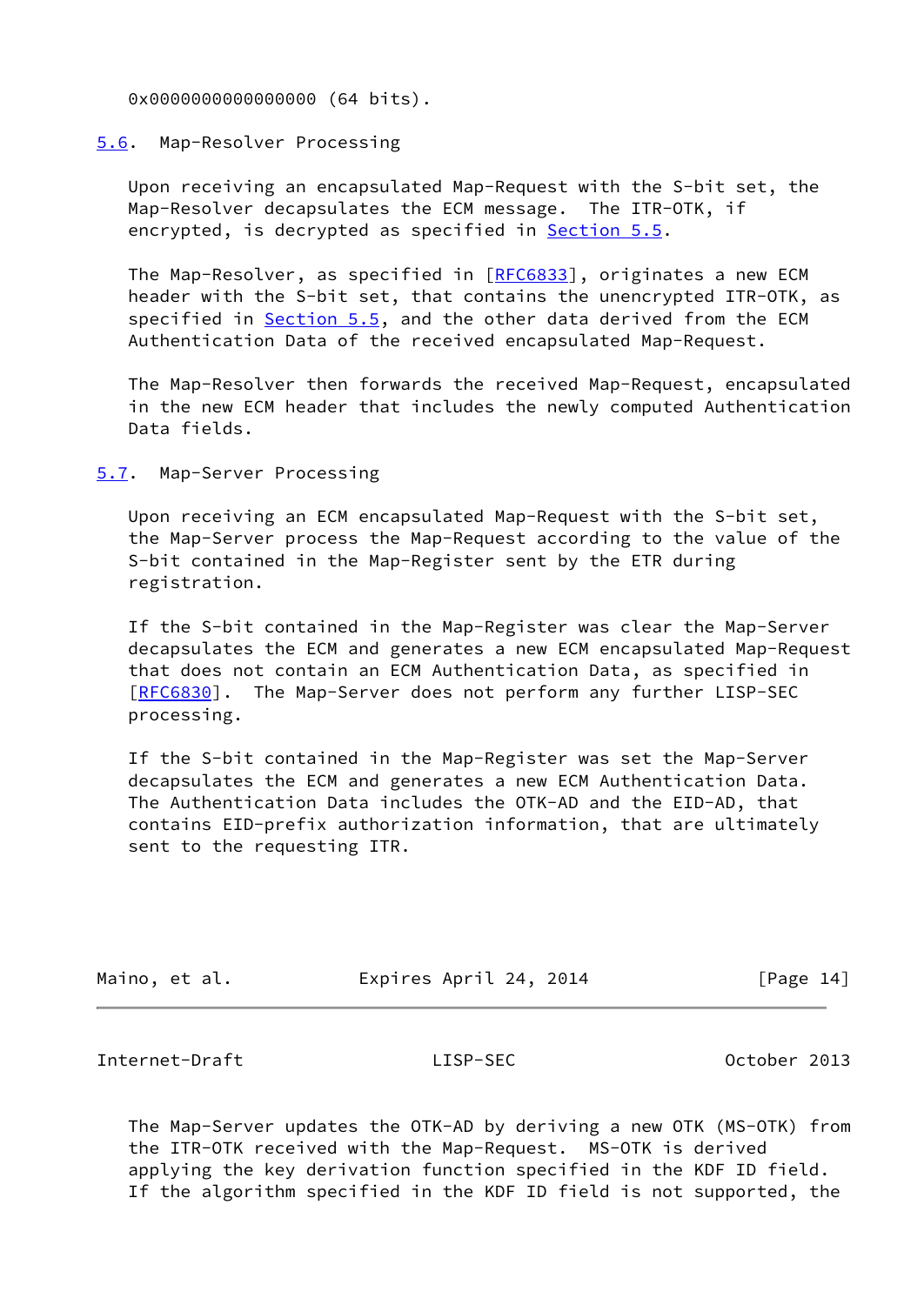Map-Server uses a different algorithm to derive the key and updates the KDF ID field accordingly.

 The Map-Server and the ETR MUST be configured with a shared key for mapping registration according to [[RFC6833](https://datatracker.ietf.org/doc/pdf/rfc6833)]. If MS-OTK confidentiality is required, then the MS-OTK SHOULD be encrypted, by wrapping the MS-OTK with the algorithm specified by the OTK Encryption ID field as specified in [Section 5.5.](#page-14-1)

 The Map-Server includes in the EID-AD the longest match registered EID-prefix for the destination EID, and an HMAC of this EID-prefix. The HMAC is keyed with the ITR-OTK contained in the received ECM Authentication Data, and the HMAC algorithm is chosen according to the Requested HMAC ID field. If The Map-Server does not support this algorithm, the Map-Server uses a different algorithm and specifies it in the EID HMAC ID field. The scope of the HMAC operation covers the entire EID-AD, from the EID-AD Length field to the EID HMAC field, which must be set to 0 before the computation.

 The Map-Server then forwards the updated ECM encapsulated Map- Request, that contains the OTK-AD, the EID-AD, and the received Map- Request to an authoritative ETR as specified in [\[RFC6830](https://datatracker.ietf.org/doc/pdf/rfc6830)].

<span id="page-16-0"></span>[5.7.1](#page-16-0). Map-Server Processing in Proxy mode

 If the Map-Server is in proxy mode, it generates a Map-Reply, as specified in [\[RFC6830](https://datatracker.ietf.org/doc/pdf/rfc6830)], with the S-bit set to 1. The Map-Reply includes the Authentication Data that contains the EID-AD, computed as specified in **Section 5.7**, as well as the PKT-AD computed as specified in [Section 5.8](#page-16-1).

<span id="page-16-1"></span>[5.8](#page-16-1). ETR Processing

 Upon receiving an ECM encapsulated Map-Request with the S-bit set, the ETR decapsulates the ECM message. The OTK field, if encrypted, is decrypted as specified in **Section 5.5** to obtain the unencrypted MS-OTK.

The ETR then generates a Map-Reply as specified in [[RFC6830\]](https://datatracker.ietf.org/doc/pdf/rfc6830) and includes the Authentication Data that contains the EID-AD, as received in the encapsulated Map-Request, as well as the PKT-AD.

 The EID-AD is copied from the Authentication Data of the received encapsulated Map-Request.

| Maino, et al. | Expires April 24, 2014 | [Page $15$ ] |
|---------------|------------------------|--------------|
|---------------|------------------------|--------------|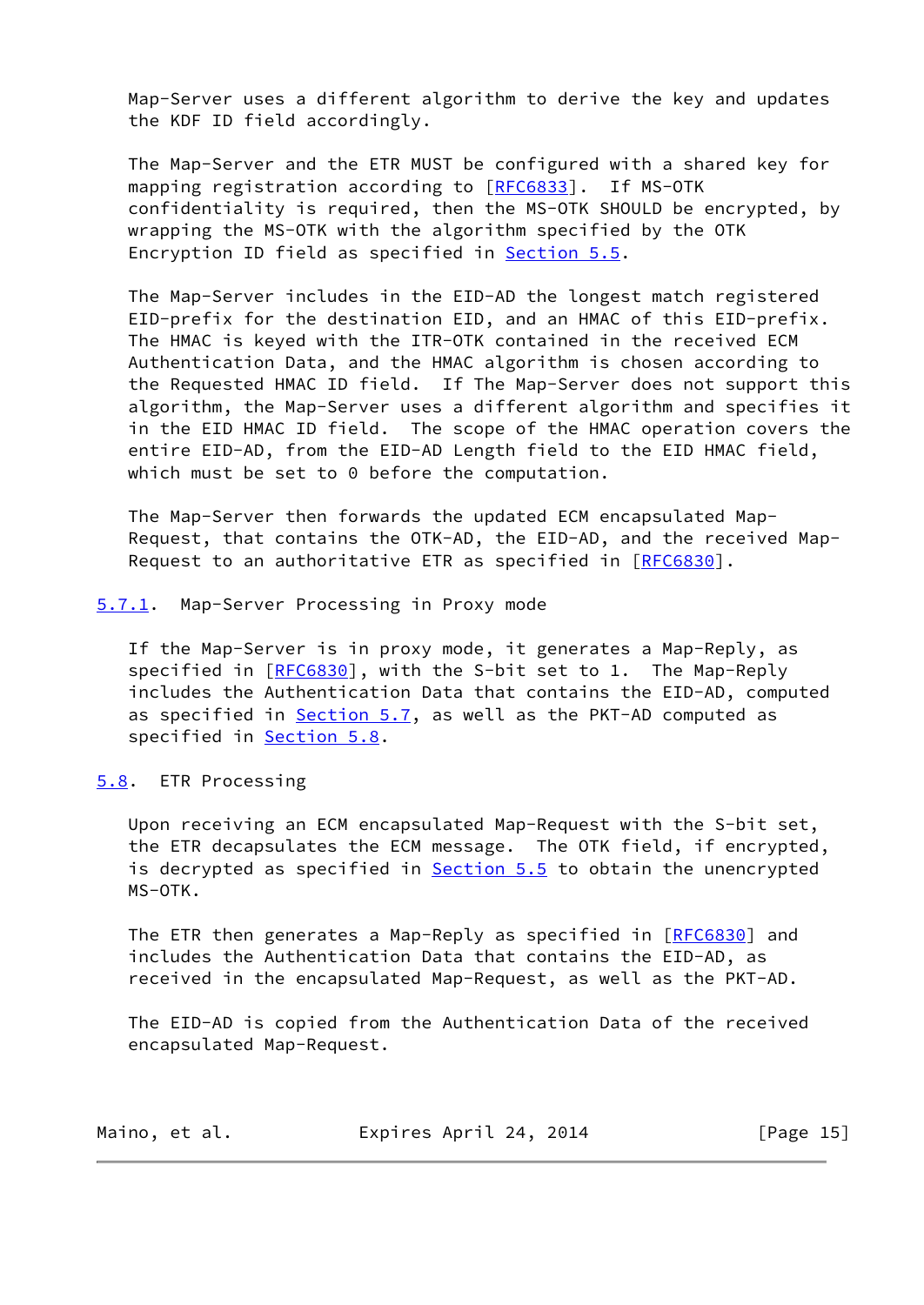<span id="page-17-1"></span> The PKT-AD contains the HMAC of the whole Map-Reply packet, keyed with the MS-OTK and computed using the HMAC algorithm specified in the Requested HMAC ID field of the received encapsulated Map-Request. If the ETR does not support the Requested HMAC ID, it uses a different algorithm and updates the PKT HMAC ID field accordingly. The scope of the HMAC operation covers the entire PKT-AD, from the Map-Reply Type field to the PKT HMAC field, which must be set to 0 before the computation.

 Finally the ETR sends the Map-Reply to the requesting ITR as specified in [\[RFC6830](https://datatracker.ietf.org/doc/pdf/rfc6830)].

<span id="page-17-0"></span>[6](#page-17-0). Security Considerations

<span id="page-17-2"></span>[6.1](#page-17-2). Mapping System Security

 The LISP-SEC threat model described in [Section 3,](#page-3-0) assumes that the LISP Mapping System is working properly and eventually delivers Map- Request messages to a Map-Server that is authoritative for the requested EID.

 Security is not yet embedded in LISP+ALT but BGP route filtering SHOULD be deployed in the ALT infrastructure to enforce proper routing in the mapping system. The SIDR working group is currently addressing prefix and route advertisement authorization and authentication for BGP. While following SIDR recommendations in the global Internet will take time, applying these recommendations to the ALT, which relies on BGP, should be less complex, as ALT is currently small and with a limited number of operators. Ultimately, deploying the SIDR recommendations in ALT further ensures that the fore mentioned assumption is true.

 It is also assumed that no man-in-the-middle attack can be carried out against the ALT router to ALT router tunnels, and that the information included into the Map-Requests, in particular the OTK, cannot be read by third-party entities. It should be noted that the integrity of the Map-Request in the ALT is protected by BGP authentication, and that in order to provide OTK confidentiality in the ALT mapping system the ALT router to ALT router tunnels MAY be deployed using IPsec (ESP).

 Map-Register security, including the right for a LISP entity to register an EID-prefix or to claim presence at an RLOC, is out of the scope of LISP-SEC.

<span id="page-17-3"></span>[6.2](#page-17-3). Random Number Generation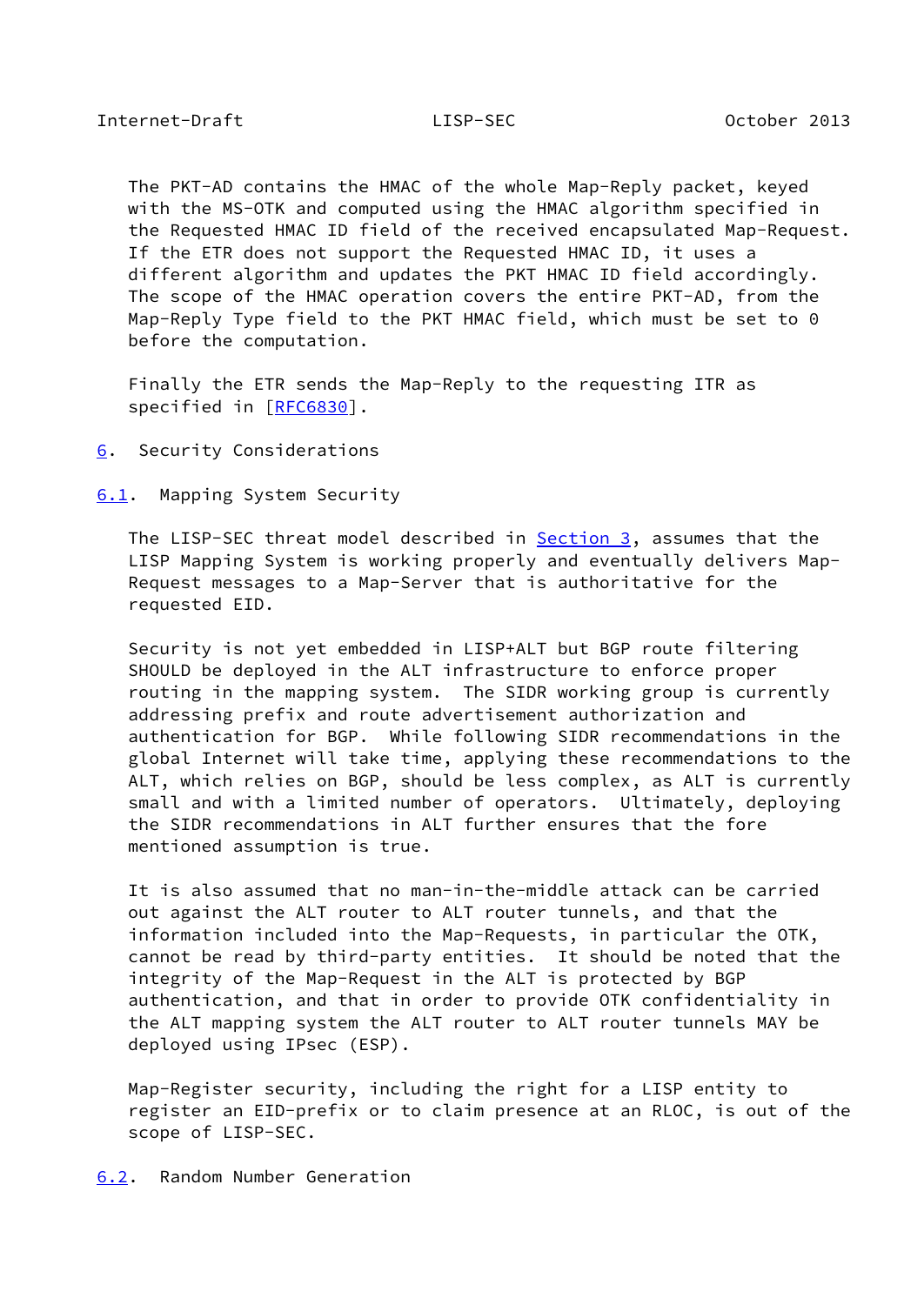<span id="page-18-1"></span>Internet-Draft LISP-SEC October 2013

 The ITR-OTK MUST be generated by a properly seeded pseudo-random (or strong random) source. See [\[RFC4086](https://datatracker.ietf.org/doc/pdf/rfc4086)] for advice on generating security-sensitive random data

<span id="page-18-0"></span>[6.3](#page-18-0). Map-Server and ETR Colocation

 If the Map-Server and the ETR are colocated, LISP-SEC does not provide protection from overclaiming attacks mounted by the ETR. However, in this particular case, since the ETR is within the trust boundaries of the Map-Server, ETR's overclaiming attacks are not included in the threat model.

- <span id="page-18-2"></span>[7](#page-18-2). IANA Considerations
- <span id="page-18-3"></span>[7.1](#page-18-3). HMAC functions

 The following HMAC ID values are defined by this memo for use as Requested HMAC ID, EID HMAC ID, and PKT HMAC ID in the LISP-SEC Authentication Data:

| Name                  | Number   | Defined In |
|-----------------------|----------|------------|
| NONE                  | $\Theta$ |            |
| AUTH-HMAC-SHA-1-96    |          | [REC2104]  |
| AUTH-HMAC-SHA-256-128 |          | [RFC4634]  |

values 2-65535 are reserved to IANA.

# HMAC Functions

 AUTH-HMAC-SHA-1-96 MUST be supported, AUTH-HMAC-SHA-256-128 should be supported.

<span id="page-18-4"></span>[7.2](#page-18-4). Key Wrap Functions

 The following OTK Encryption ID values are defined by this memo for use as OTK key wrap algorithms ID in the LISP-SEC Authentication Data:

Name **Number** Defined In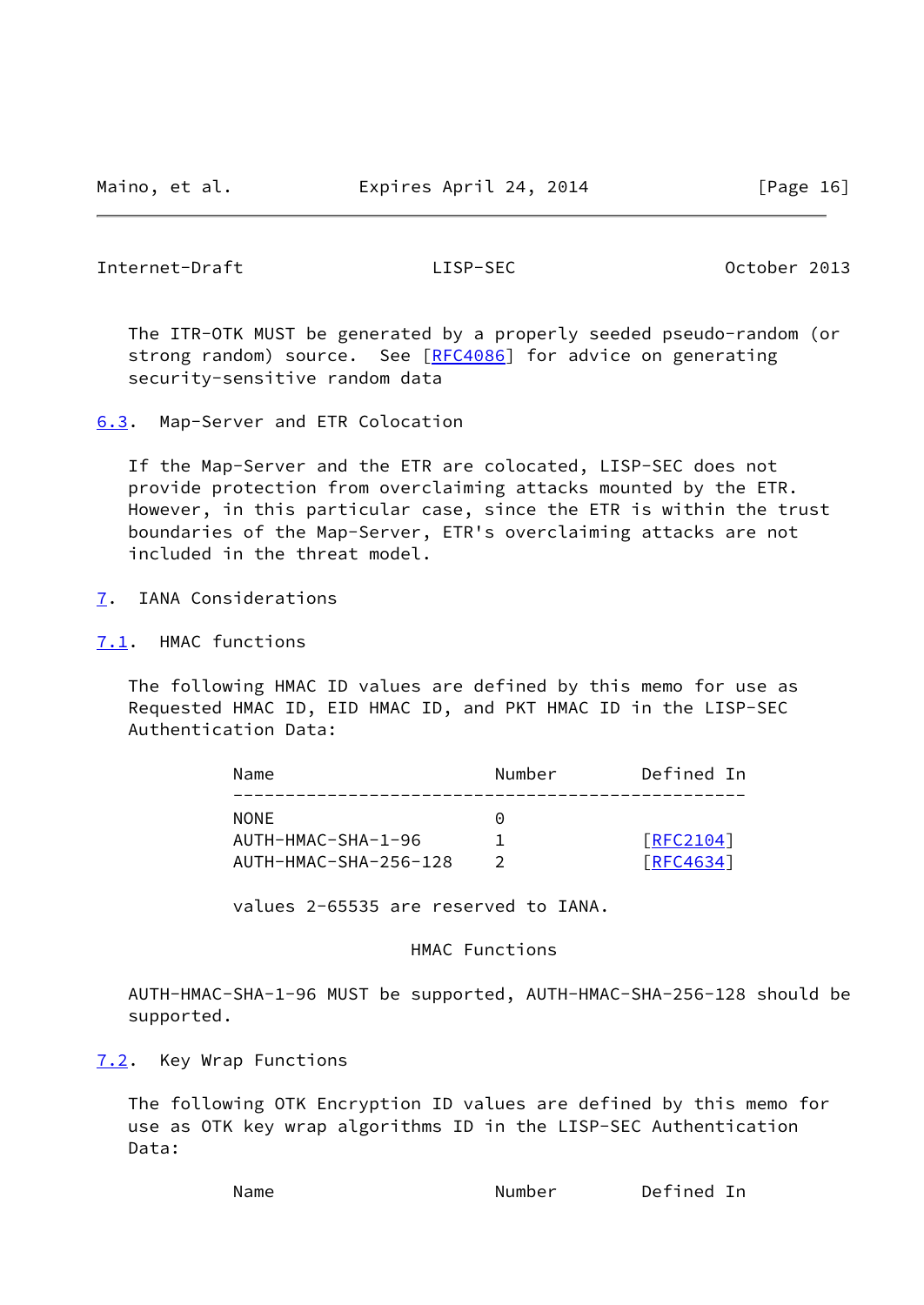-------------------------------------------------

NULL-KEY-WRAP-128 1 AES-KEY-WRAP-128 2 <u>[\[RFC3394](https://datatracker.ietf.org/doc/pdf/rfc3394)]</u>

values 0 and 3-65535 are reserved to IANA.

Key Wrap Functions

Maino, et al. **Expires April 24, 2014** [Page 17]

<span id="page-19-1"></span>Internet-Draft LISP-SEC October 2013

NULL-KEY-WRAP-128, and AES-KEY-WRAP-128 MUST be supported.

 NULL-KEY-WRAP-128 is used to carry an unencrypted 128-bit OTK, with a 64-bit preamble set to 0x0000000000000000 (64 bits).

<span id="page-19-0"></span>[7.3](#page-19-0). Key Derivation Functions

 The following KDF ID values are defined by this memo for use as KDF ID in the LISP-SEC Authentication Data:

| Name            | Number | Defined In       |
|-----------------|--------|------------------|
| <b>NONE</b>     | Θ      |                  |
| $HKDF-SHA1-128$ |        | <b>FRFC58691</b> |

values 2-65535 are reserved to IANA.

Key Derivation Functions

HKDF-SHA1-128 MUST be supported

<span id="page-19-2"></span>[8](#page-19-2). Acknowledgements

 The authors would like to acknowledge Pere Monclus, Dave Meyer, Dino Farinacci, Brian Weis, David McGrew, Darrel Lewis and Landon Curt Noll for their valuable suggestions provided during the preparation of this document.

<span id="page-19-3"></span>[9](#page-19-3). Normative References

<span id="page-19-4"></span>[I-D.ietf-lisp-threats]

 Saucez, D., Iannone, L., and O. Bonaventure, "LISP Threats Analysis", [draft-ietf-lisp-threats-08](https://datatracker.ietf.org/doc/pdf/draft-ietf-lisp-threats-08) (work in progress),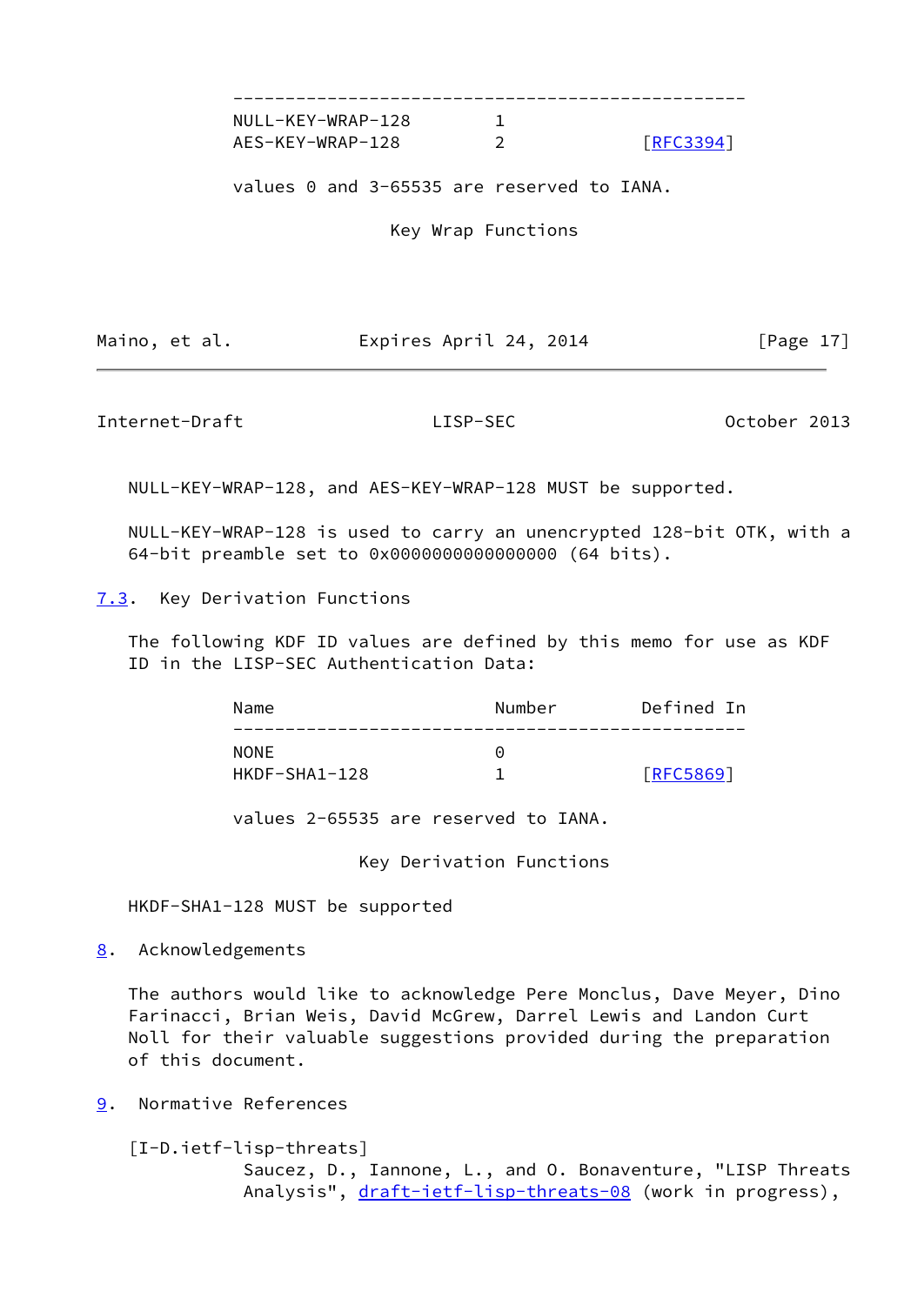October 2013.

- [RFC2104] Krawczyk, H., Bellare, M., and R. Canetti, "HMAC: Keyed- Hashing for Message Authentication", [RFC 2104](https://datatracker.ietf.org/doc/pdf/rfc2104), February 1997.
- [RFC2119] Bradner, S., "Key words for use in RFCs to Indicate Requirement Levels", [BCP 14](https://datatracker.ietf.org/doc/pdf/bcp14), [RFC 2119](https://datatracker.ietf.org/doc/pdf/rfc2119), March 1997.
- [RFC3394] Schaad, J. and R. Housley, "Advanced Encryption Standard (AES) Key Wrap Algorithm", [RFC 3394](https://datatracker.ietf.org/doc/pdf/rfc3394), September 2002.
- [RFC4086] Eastlake, D., Schiller, J., and S. Crocker, "Randomness Requirements for Security", [BCP 106](https://datatracker.ietf.org/doc/pdf/bcp106), [RFC 4086](https://datatracker.ietf.org/doc/pdf/rfc4086), June 2005.

|  | Maino, et al. | Expires April 24, 2014 | [Page 18] |
|--|---------------|------------------------|-----------|
|--|---------------|------------------------|-----------|

<span id="page-20-0"></span>Internet-Draft LISP-SEC October 2013

- [RFC5226] Narten, T. and H. Alvestrand, "Guidelines for Writing an IANA Considerations Section in RFCs", [BCP 26](https://datatracker.ietf.org/doc/pdf/bcp26), [RFC 5226](https://datatracker.ietf.org/doc/pdf/rfc5226), May 2008.
- [RFC5869] Krawczyk, H. and P. Eronen, "HMAC-based Extract-and-Expand Key Derivation Function (HKDF)", [RFC 5869,](https://datatracker.ietf.org/doc/pdf/rfc5869) May 2010.
- [RFC6830] Farinacci, D., Fuller, V., Meyer, D., and D. Lewis, "The Locator/ID Separation Protocol (LISP)", [RFC 6830,](https://datatracker.ietf.org/doc/pdf/rfc6830) January 2013.
- [RFC6833] Fuller, V. and D. Farinacci, "Locator/ID Separation Protocol (LISP) Map-Server Interface", [RFC 6833](https://datatracker.ietf.org/doc/pdf/rfc6833), January 2013.

Authors' Addresses

 Fabio Maino Cisco Systems 170 Tasman Drive San Jose, California 95134 USA

Email: fmaino@cisco.com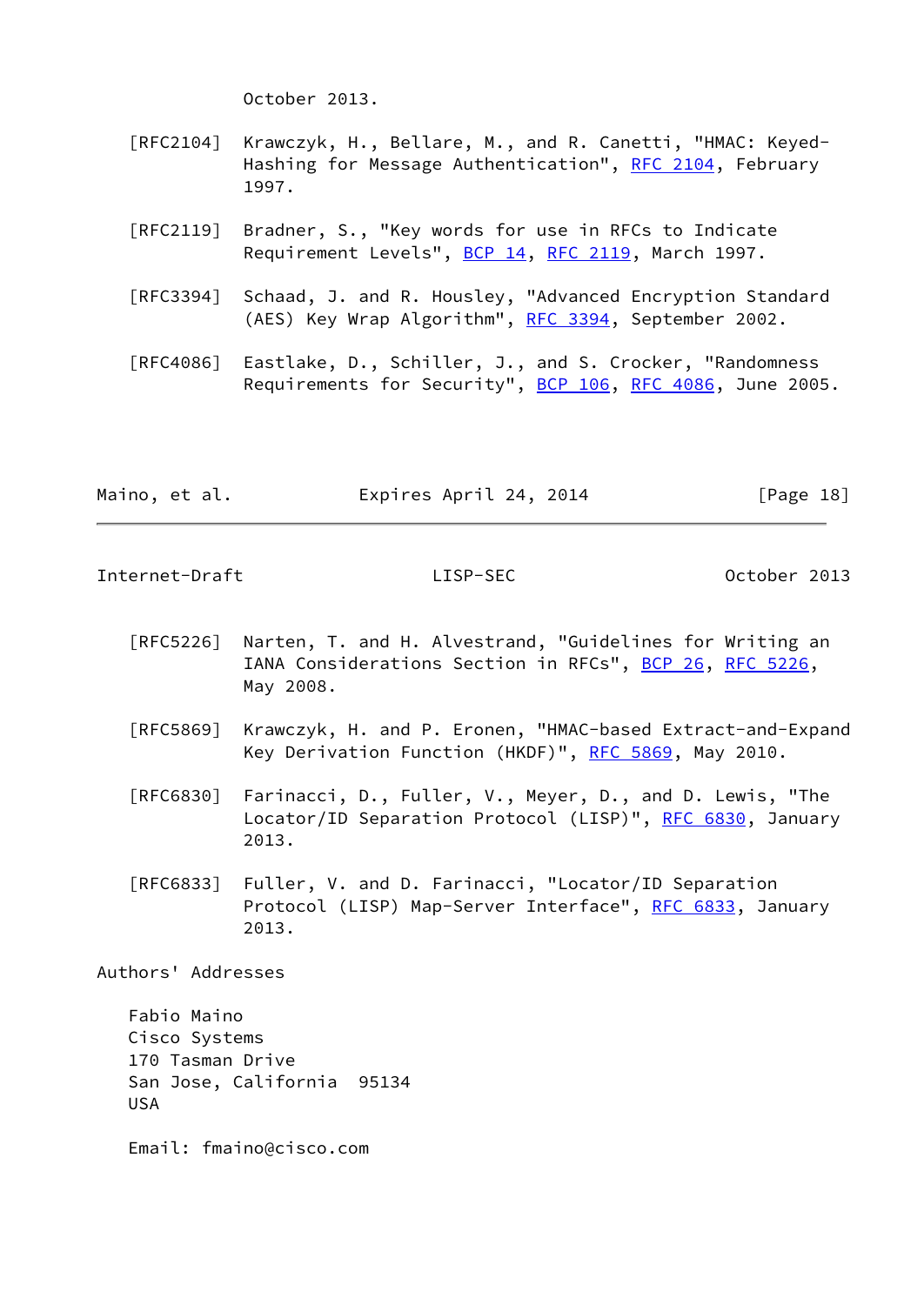Vina Ermagan Cisco Systems 170 Tasman Drive San Jose, California 95134 USA Email: vermagan@cisco.com Albert Cabellos Technical University of Catalonia c/ Jordi Girona s/n Barcelona 08034 Spain Email: acabello@ac.upc.edu

Maino, et al. **Expires April 24, 2014** [Page 19]

Internet-Draft LISP-SEC October 2013

 Damien Saucez INRIA 2004 route des Lucioles - BP 93 Sophia Antipolis France

Email: damien.saucez@inria.fr

 Olivier Bonaventure Universite Catholique de Louvain Place St. Barbe 2 Louvain-la-Neuve Belgium

Email: olivier.bonaventure@uclouvain.be